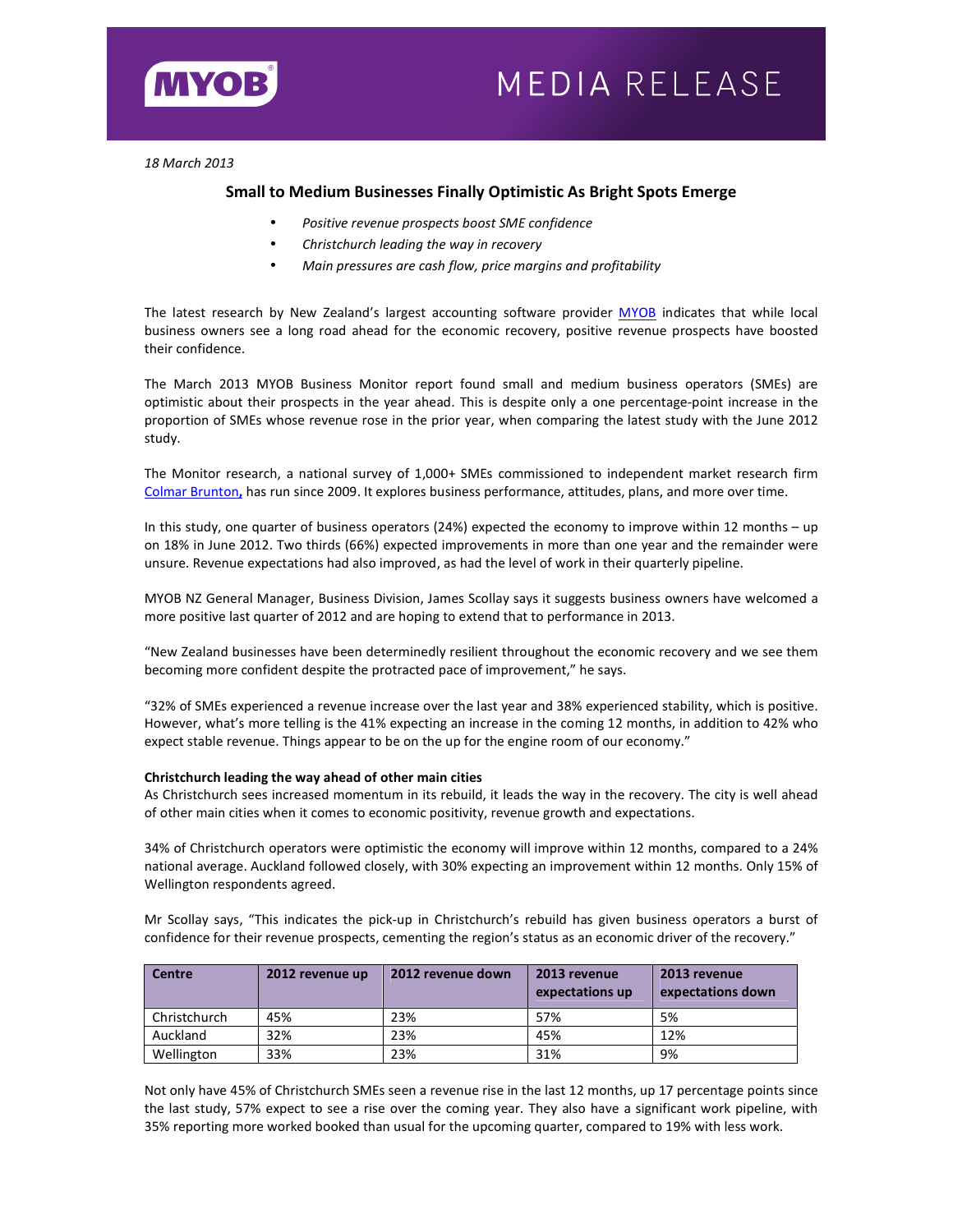The proportion of businesses struggling with the slow recovery has also declined in Christchurch, with only 23% stating a revenue loss in the latest Business Monitor. This compares to 40% in the prior study.

"Christchurch businesses were 27% more likely to see a revenue rise in the past year than the other main centres. Their financial performance had improved considerably since June 2012 as had their performance expectations for the future," Mr Scollay says. "This notable change suggests the rebuild, which has had a significant upswing in the last six to eight months, is flowing through to the wider local economy."

Revenue improvement in Wellington and Auckland has not been as strong as in Christchurch. In fact, these cities experienced slowed growth last year. Despite 33% of businesses in the capital reporting a revenue rise (compared with 23% reporting a fall) and 32% of businesses in Auckland reporting a rise (compared with 23% falling), both cities are off the pace set mid last year. At that time, 40% of Wellington businesses and 35% of Auckland businesses reported revenue rises. This highlights the ongoing challenges of a sluggish recovery.

However, Auckland SMEs are more positive about their performance in 2013 - 45% projected a revenue rise in the next 12 months and 36% projected stable revenue. This compared to 31% and 54% in Wellington.

New work in Wellington is relatively steady in comparative terms for the upcoming quarter, with 18% of businesses reporting more pipeline work than usual and 16% reporting less. 34% of Auckland businesses have more work on for the quarter, compared to 21% with less.

"With the public sector tightening its belt, Wellington businesses are feeling a pinch," affirms Mr Scollay. "Auckland businesses, however, continue to be buoyed by a strong finance and property sector, and signs of improvements in local retail and manufacturing."

## **Revenue results within sectors**

The survey also found some sectors have struggled more than others throughout the recovery.

"Our research shows a high proportion of revenue rises in the last year within the Finance and Insurance sector, at 53% of respondents, and the Business, Professional and Property sector, at 36%," Mr Scollay says. "These businesses tend to lead the way in an economic recovery so their recent results are good news."

Further good news is that three fifths of the Finance and Insurance sector (59%) and almost half of the Business, Professional and Property sector (46%) expect to see revenue rises in the next 12 months.

In contrast, the Retail and Hospitality sector, Manufacturing and Wholesale sector, and Agriculture, Farming and Foresting sector were more likely to have seen revenue decline than increase over the past 12 months. Respectively, those figures were: 38% decline versus 29% increase, 35% versus 27% increase and 38% decline versus 21% increase. Unsurprisingly, these operators weren't as confident about 2013.

| <b>Sector</b>                     | 2012 revenue | 2012 revenue | 2013 revenue | 2013 revenue |
|-----------------------------------|--------------|--------------|--------------|--------------|
|                                   | <b>up</b>    | down         | expectations | expectations |
|                                   |              |              | <b>up</b>    | down         |
| Business, Professional & Property | 36%          | 22%          | 46%          | 11%          |
| Finance & Insurance               | 53%          | 14%          | 59%          | 6%           |
| <b>Construction &amp; Trades</b>  | 31%          | 26%          | 42%          | 11%          |
| Transport, Postal & Warehousing   | 26%          | 25%          | 27%          | 16%          |
| Retail & Hospitality              | 29%          | 38%          | 35%          | 13%          |
| Manufacturing & Wholesale         | 27%          | 35%          | 39%          | 18%          |
| Primary                           | 21%          | 38%          | 32%          | 10%          |
| Other industry                    | 29%          | 26%          | 35%          | 14%          |

"Industries such as retail, manufacturing and agriculture have borne the brunt of low consumer confidence and a high dollar," says Mr Scollay.

"However, within these lower performing sectors, businesses that introduced greater efficiencies in their operations and processes saw areas of growth. So too did those who took advantage of cost effective means of reaching customers, such as establishing an *online presence* and investing in e-commerce.

"New Zealand's SMEs may want to consider this growth tactic as they approach the end of the financial year."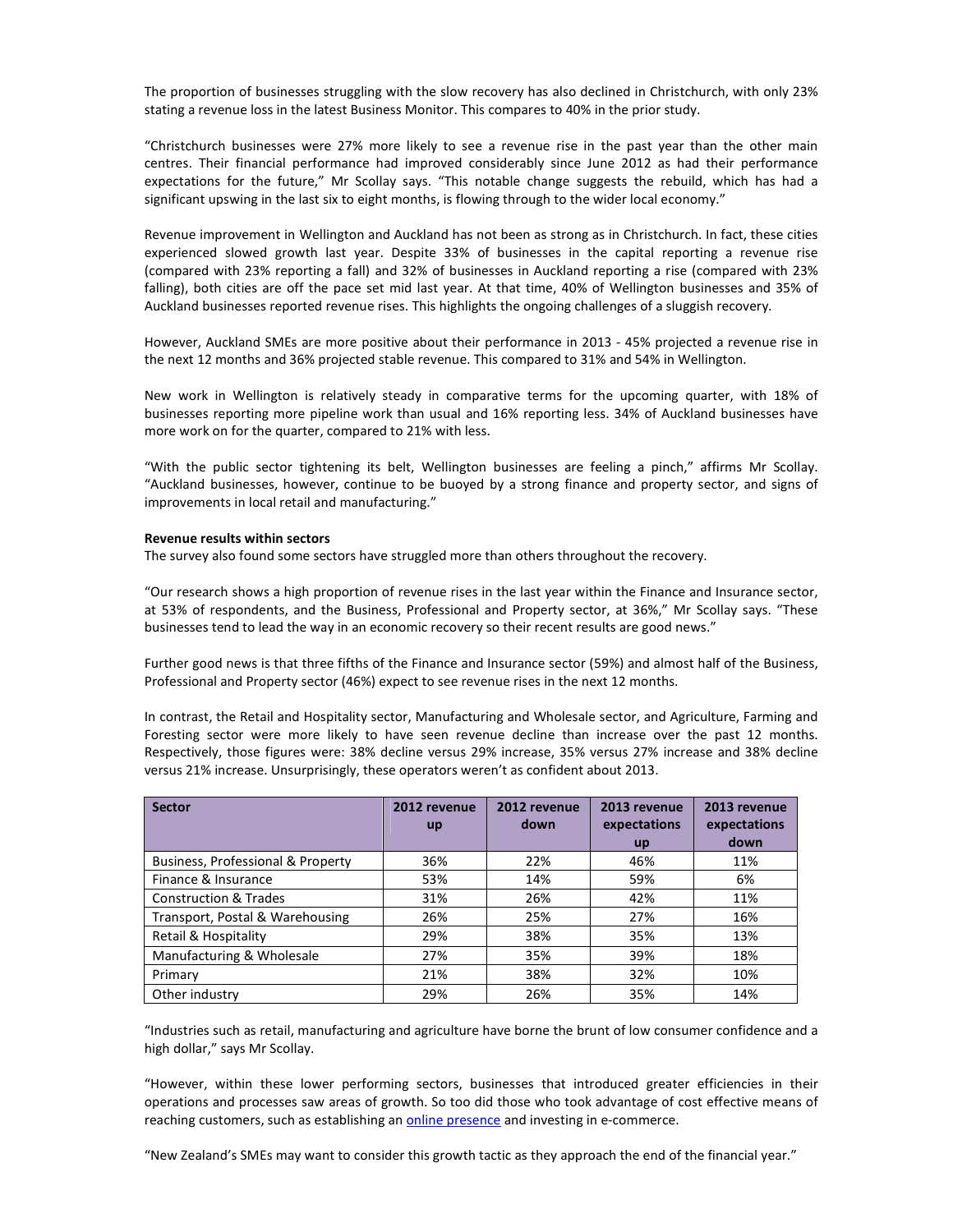After experiencing tougher trading conditions over the past few years, Construction and Trade businesses projected a significantly improved 2013. 31% experienced a revenue rise over the last year, while 39% reported stability. In the coming year 42% are expecting a rise and 42% expect revenue to remain stable.

"The Christchurch rebuild and continued growth in Auckland's population are clearly fueling improvements in the construction sector," says Mr Scollay. "We're hopeful that effect reaches out into the building sector across the rest of New Zealand."

### **Fuel no longer biggest pressure point**

With the consumer dollar top of mind, the most common pressures small and medium business operators say they will experience in the next 12 months have changed since the June 2012 Business Monitor.

In the latest Monitor, cash flow and price margins and profitability tied for first place after rising from second and third in the previous study. 63% of business owners expected to face some kind of pressure from these in the year ahead. Fuel prices (61%) fell two places to third, tying with attracting new customers (61%), which rose from fourth place. Competitive activity remained in fifth place (58%).

"As business operators look to make the most of opportunities in 2013, it's important they seek help from their accountant and other business advisors to manage the challenges," Mr Scollay says. "With expert advice and support, they can regain control over key pressures. Advisors can help identify improvements to be made in processes, staffing and operational and financial systems.

"There are real positives for the local economy in 2013. It's important local business owners put themselves in the best position possible to take advantage of growth opportunities. Having the right processes and systems in place, such as online accounting software like MYOB LiveAccounts, will also help with that."

For MYOB product information, research results, business tips, discussions, customer service and more visit the MYOB Business Monitor site, The Pulse blog, MYOB Twitter, MYOB Facebook or MYOB YouTube.

**--ends--** 

| For further information, statistical breakdowns or to arrange an interview please contact: |                                         |  |
|--------------------------------------------------------------------------------------------|-----------------------------------------|--|
| Gerard Blank                                                                               | Kristy Sheppard                         |  |
| The Agency Communications Limited                                                          | <b>MYOB</b>                             |  |
| Tel: 03 341 5841 / Mob: 0275 243 629                                                       | Tel: 09 925 3560 / Mob: +61 407 450 860 |  |
| Email: gerard@theagencynz.co.nz                                                            | Email: kristy.sheppard@myob.com         |  |

### **About the MYOB Business Monitor**

The MYOB Business Monitor is a national survey of 1,000+ New Zealand small and medium business owners and managers, from sole traders to mid-sized companies, representing the major industry sectors. It has run since 2009, commissioned to independent market research firm Colmar Brunton. This most recent survey ran late January/early February 2013. The Monitor researches business performance and attitudes in areas such as profitability, cash flow, pipeline, technology usage and the government. The weighting of respondents by both geographical location and sector is based on overall market proportions as established by Statistics New Zealand and is drawn from an independent survey group, which includes both MYOB clients and non-clients.

### **About MYOB**

Established in 1991, MYOB is one of New Zealand's largest business management software providers. Its 50+ products and services have been employed by over one million businesses in New Zealand and Australia. MYOB serves businesses of all ages, types and sizes, delivering solutions that simplify accounting, payroll, client management, websites and much more. With a network of more than 20,000 accountants and other professional partners, it provides the support and tools that help make business life easier. Today, MYOB is extending its solutions online and delivering innovation through cloud computing, enabling clients to make smarter connections with their business partners and customers. Visit myob.co.nz/smarterconnections.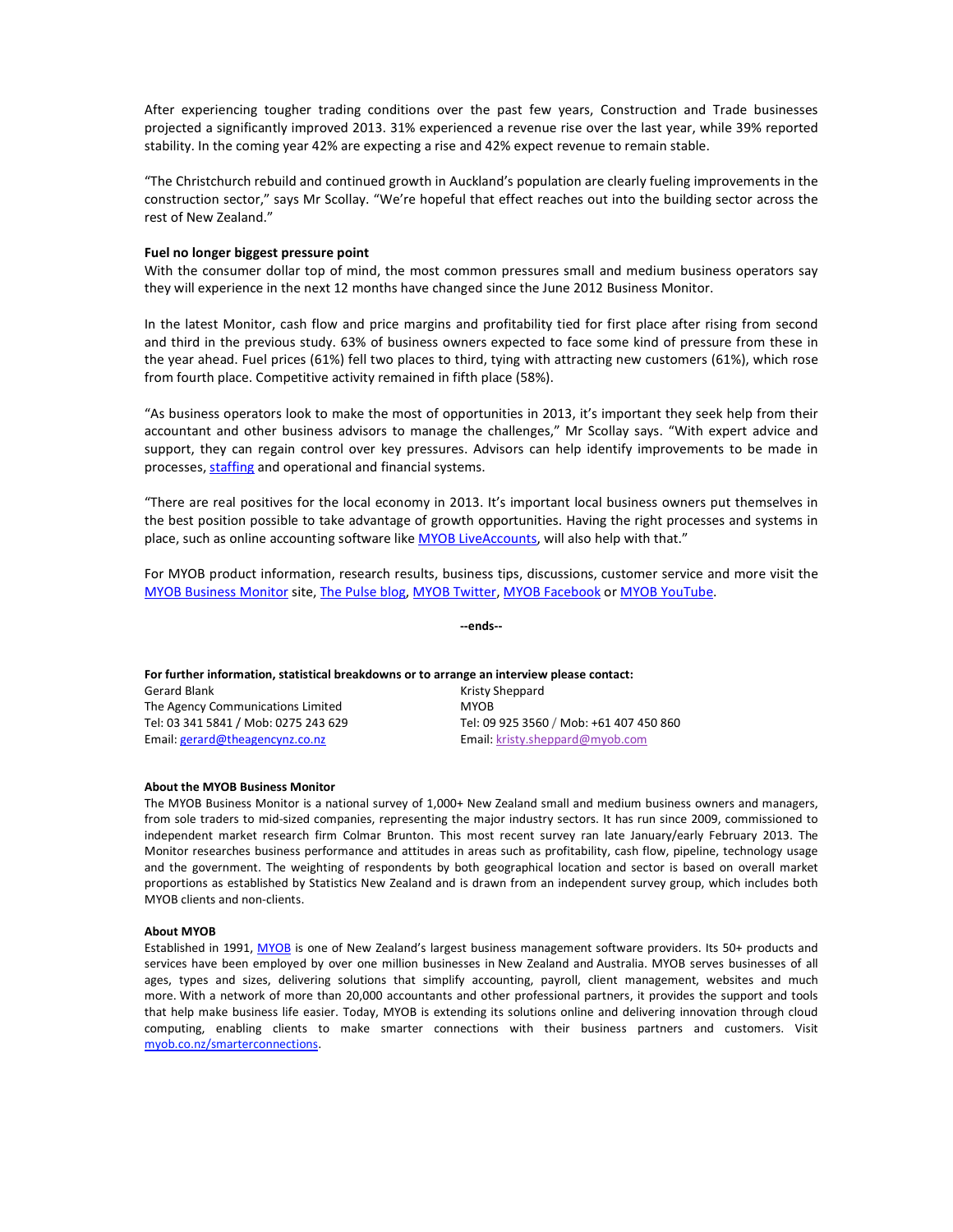

*3 April 2013* 

# **SME dissatisfaction outweighs satisfaction with Government support**

*MYOB calls for additional initiatives to follow the starting-out wage* 

New research by MYOB reveals the level of dissatisfaction with government support felt by New Zealand's small and medium business (SME) community is relatively unchanged from mid last year. This is despite their improving revenues and increasing optimism about the local economy.

In response, MYOB is calling for a renewed government assistance for the sector.

The March 2013 MYOB Business Monitor, a national survey of 1,000+ SMEs run by Colmar Brunton, found 29% are dissatisfied with government support while only 22% are satisfied. 46% are neither one nor the other and 3% are unsure how they feel. Dissatisfaction has fallen only one percentage point since the June 2012 Monitor. Satisfaction has also fallen, by four points.

MYOB New Zealand General Manager, Business Division, James Scollay says, "Small and medium businesses are the engine room of this country's economy. Through our latest research they've voiced a strong need for the government to provide them with much more support."

"The SME community deserves all the help it can get. They contribute almost one third of all local employment and in doing so help put food on the table of well over one million New Zealanders."

"Despite this, too often these business operators are undervalued and under recognised. This needs to change. While they are increasingly optimistic about the economy's future and revenue expectations, they want to see policies that help them make the most of the recovery. Initiatives that help them become more productive and better equipped to compete with their rivals."

"Along with New Zealand's SMEs, MYOB wants the government to take a more active role in making it easier to comply with regulations, up-skill for the future and hire the right staff. The Minimum Wage Amendment Bill, and the accompanying starting-out wage, is a solid step in the right direction for the government. Business owners are likely saying 'fantastic – more please'."

# **City sentiment sees Christchurch leading**

Of the three main cities, those in Christchurch were most satisfied (29%). This sentiment has remained relatively steady in the past nine months, having fallen only two percentage points since the last Monitor. Dissatisfaction has risen one percentage point to 23%.

Wellington tells a very different story - an increase in indifference. 34% of its businesses stated dissatisfaction in the latest research and only 20% satisfaction, compared to 42% and 24% in June.

"The Government appears to be maintaining support in Christchurch, where the effects of the rebuild are now flowing through to the local economy," says Mr Scollay.

"Conversely, unlike in Christchurch, the Government has tightened spending in the capital. This is likely impacting local political sentiment. Wellington businesses were the least optimistic about their revenue in the year ahead, which would also feed into declining satisfaction."

In Auckland, dissatisfaction and satisfaction were similar, at 26% and 24% respectively. This compared to 26% and 27% mid last year.

## **South Island SMEs more satisfied than most**

Canterbury, Nelson, Marlborough and Hawkes Bay were the only regions where satisfaction with the current level of Government support outweighed dissatisfaction. Hawkes Bay led, with 37% satisfied, followed by Canterbury, with 29%.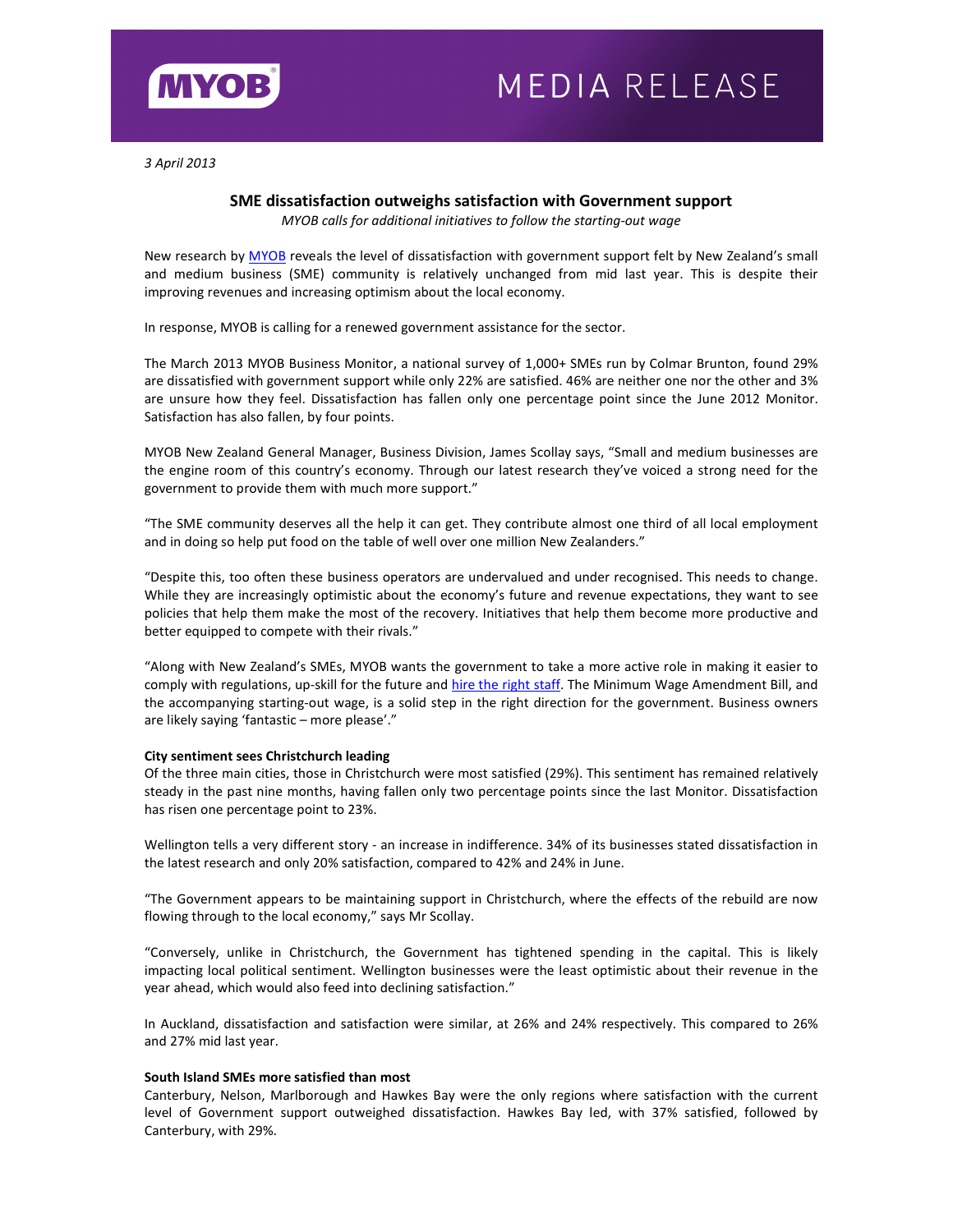SMEs in Bay of Plenty and Northland, which had another year of sluggish recovery in 2012, reported the highest levels dissatisfaction of all regions. The Manawatu-Wanganui region saw the highest proportion of respondents who were neither satisfied nor dissatisfied (56%).

| Top 3 regions by highest dissatisfaction | <b>Total dissatisfaction</b> | <b>Total satisfaction</b> |
|------------------------------------------|------------------------------|---------------------------|
| Bay of Plenty                            | 44%                          | 11%                       |
| Northland                                | 39%                          | 13%                       |
| Wellington                               | 34%                          | 20%                       |

| Top 3 regions by highest satisfaction | <b>Total satisfaction</b> | <b>Total dissatisfaction</b> |
|---------------------------------------|---------------------------|------------------------------|
| Hawkes Bay                            | 37%                       | 29%                          |
| Christchurch                          | 29%                       | 23%                          |
| Marlborough                           | 29%                       | 24%                          |

### **Dissatisfaction across the sectors**

Dissatisfaction with Government support outweighed satisfaction across every major industry sector. Construction and trade, and transport, postal and warehousing, were particularly unhappy.

| Sector by highest dissatisfaction | <b>Total dissatisfaction</b> | <b>Total satisfaction</b> |
|-----------------------------------|------------------------------|---------------------------|
| Construction & trades             | 37%                          | 16%                       |
| Retail & hospitality              | 33%                          | 20%                       |
| Transport, postal & warehousing   | 32%                          | 13%                       |
| Finance & insurance               | 31%                          | 22%                       |
| Primary                           | 30%                          | 24%                       |
| Manufacturing & wholesale         | 27%                          | 27%                       |
| Business, professional & property | 25%                          | 24%                       |

"Operators such as those in a trade and in transport have done it hard throughout the recovery. Our research shows they're really feeling the need for greater support from the Government," says Mr Scollay.

"Even in areas seeing a healthier return to growth, like finance and insurance, a higher proportion of businesses are dissatisfied than not. This suggests there is much more to be done to convince business owners and managers that today's policies are creating an environment in which they can thrive."

**--ends--** 

| For further information or to arrange an interview please contact: |                                 |
|--------------------------------------------------------------------|---------------------------------|
| Gerard Blank                                                       | Kristy Sheppard                 |
| The Agency Communications Limited                                  | <b>MYOB</b>                     |
| Tel: 03 341 5841                                                   | Tel: 09 925 3560                |
| Mob: 0275 243 629                                                  | Mob: +61 407 450 860            |
| Email: gerard@theagencynz.co.nz                                    | Email: kristy.sheppard@myob.com |

### **About the MYOB Business Monitor**

The MYOB Business Monitor is a national survey of 1,000+ New Zealand small and medium business owners and managers, from sole traders to mid-sized companies, representing the major industry sectors. It has run since 2009, commissioned to independent market research firm Colmar Brunton. This most recent survey ran late January/early February 2013. The Monitor researches business performance and attitudes in areas such as profitability, cash flow, pipeline, technology usage and the government. The weighting of respondents by both geographical location and sector is based on overall market proportions as established by Statistics New Zealand and is drawn from an independent survey group, which includes both MYOB clients and non-clients.

### **About MYOB**

Established in 1991, MYOB is one of New Zealand's largest business management software providers. Its 50+ products and services have been employed by over one million businesses in New Zealand and Australia. MYOB serves businesses of all ages, types and sizes, delivering solutions that simplify accounting, payroll, client management, websites and much more. With a network of more than 20,000 accountants and other professional partners, it provides the support and tools that help make business life easier. Today, MYOB is extending its solutions online and delivering innovation through cloud computing, enabling clients to make smarter connections with business partners and customers. Visit myob.co.nz/smarterconnections.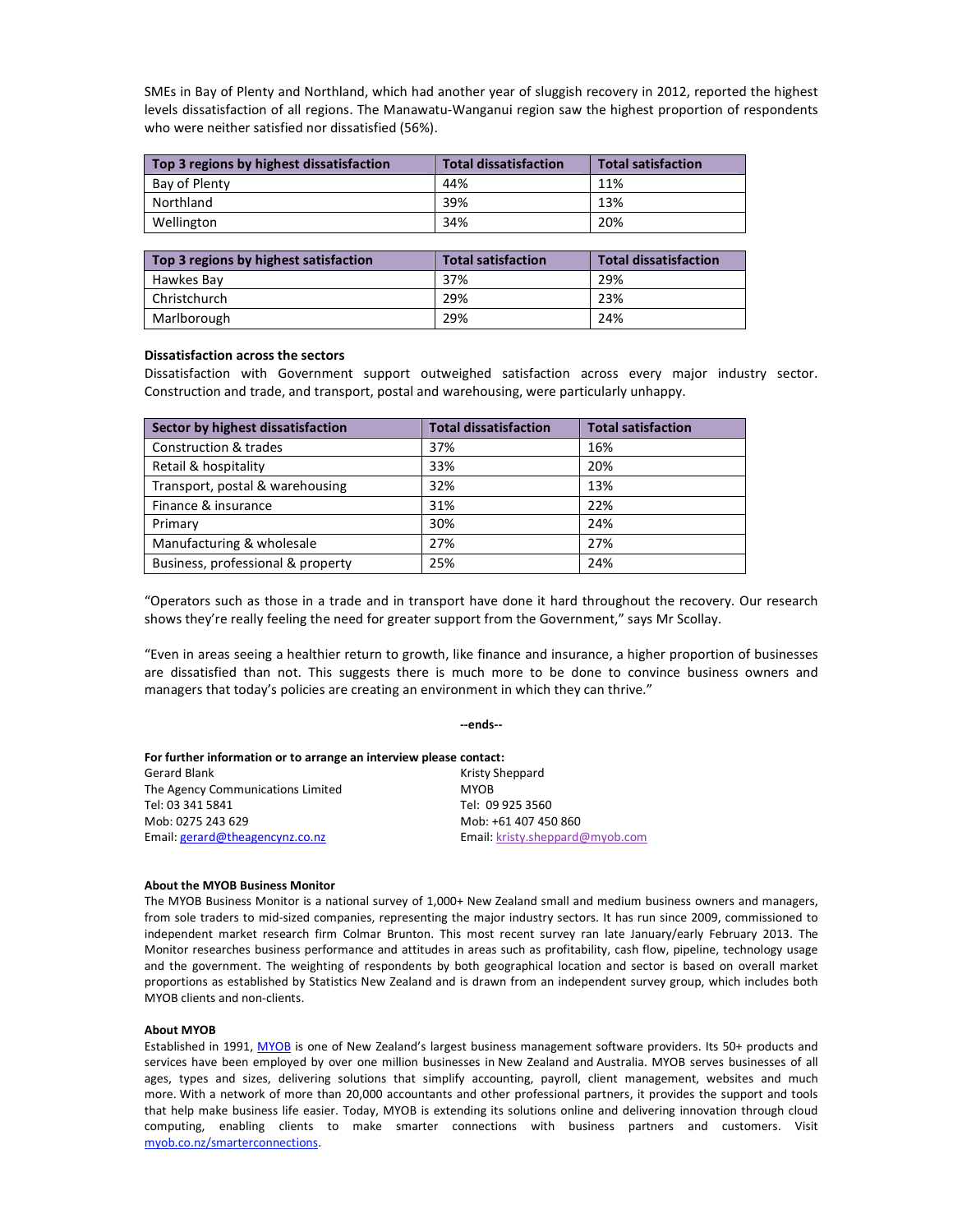

# **MEDIA RELEASE**

*18 April 2013* 

## **Research proves accountant + advice = revenue rise**

- *Business advice from accountants proves valuable yet most SMEs have tax-only relationship*
- *Financial ignorance apparent in almost 10% of who don't use an accountant*
- *Wellington businesses least likely to engage an accountant*

New research released today reveals that small to medium business operators who use their accountant as a business advisor rather than simply for compliance purposes have a greater likelihood of financial success than their peers.

The March 2013 MYOB Business Monitor discovered that SMEs who have an advisory or consultative relationship with their accountant were much more likely to see a revenue rise in the past year. They were also more optimistic about revenue in the year ahead and had significantly more work in their pipeline for the next three months.

Despite survey results showing an advisory/consultative relationship is best for business, findings reveal the majority of New Zealand SMEs have a tax-only relationship with their accountant. 57% defined their relationship as being for tax return completion or GST reporting only. 28% had an advisory/consultative relationship, meeting with them regularly throughout the year for strategic business advice. The remaining 15% did not have an accountant.

Over one in three (36%) of those with an advisory/consultative relationship reported a rise in revenue over the past year. Just 30% of the other SMEs reported a rise.

According to MYOB's New Zealand Executive Director, Scott Gardiner, accountants are in a good position to give valuable business advice to small and medium business owners.

"Many business operators only use their accountant for tax compliance at the end of the financial year, not realising the potential breadth of their service offering. Yet the costs of a working relationship with an accountant should be considered in terms of the value brought to the business and not just the up-front payments," he says.

"Our research discovered SMEs using an accountant for financial analysis, general business advice and/or consulting on profit strategies, strategic planning and the like are 20% more likely to enjoy increased revenue than their peers. That's a strong case to dig a little deeper and explore the possibilities of the relationship."

Tellingly, 9% of businesses without an accountant said they didn't know if their revenue rose or fell in the past year.

When comparing the major cities, Wellington-based business operators were the least likely to have an accountant. Over a quarter (26%) of respondents based there had no accountant relationship, compared to 17% in Auckland. Business owners in Christchurch were the most likely to use an accountant, with only 12% having no relationship.

### **Revenue increase a key benefit from engaging accountant**

When looking to the year ahead, those business operators who enjoyed an advisory/consultative relationship were most likely to expect a revenue increase, at 43%. 41% of those with a tax relationship and 36% of respondents with no accountant relationship expected the same.

When those without an accountant were asked if they expected their revenue to increase, 10% said they didn't know. Only 5% of those with an advisory relationship and 4% of those with a tax relationship were unsure.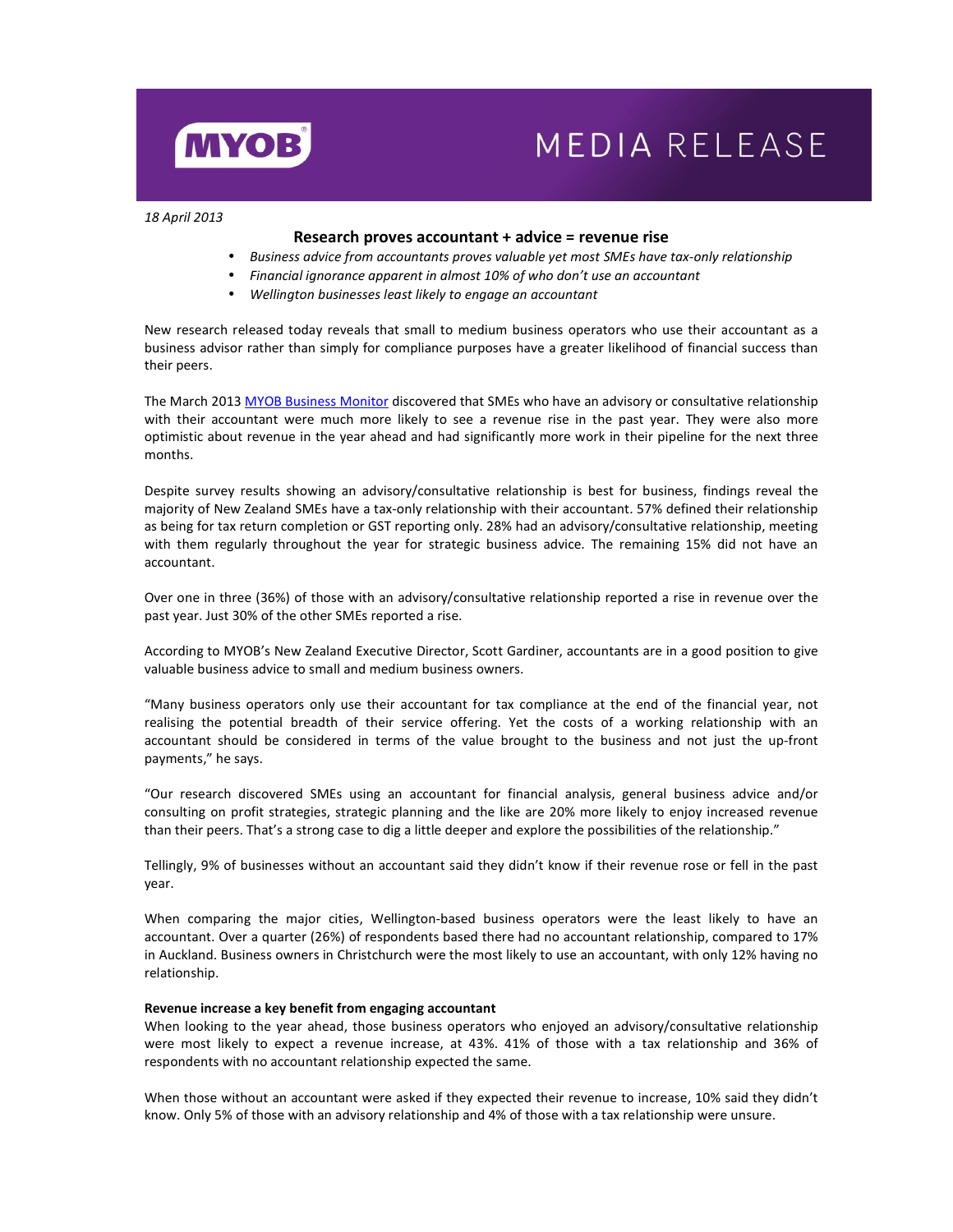"Of concern is the financial confusion that seems to result when an accountant isn't consulted at all. They're skilled at providing clarity around finances, including cashflow and revenue trends. By receiving this important advice business owners will be in a better position to understand where to allocate resources for the year ahead," says Mr Gardiner.

### **Accountant advice can relieve pressures and create investment opportunities**

Business operators who had no accountant relationship also reported differing pressures and investment focuses than those who employed the services of one.

The pressures of competitive activity and retaining existing customers ranked higher for the former group, with 63% and 62% respectively saying these would likely affect their business in the next year. Those with an advisory relationship reported these pressures at 61% and 55% respectively whereas those with a tax relationship only were even lower still at 55% and 51%.

When rating their likely investment areas for the coming year, over one quarter (26%) of those whose accountant was an advisor said they planned to increase the amount they pay employees. This percentage was much lower for those with only a tax relationship (14%) and those with no accounting relationship (15%).

"Getting sound business advice from someone outside of your business can make it easier to identify the areas within your business that need particular focus. Working across a wide range of industries and clients, accountants are in a prime position to evaluate key areas that a business can build upon in order to succeed," says Mr Gardiner.

### **Advice on compliance most valuable**

Nine out of 10 business operators who have an advisor/consulting relationship with their accountant find value in the service the accountant provides. 49% of this group said the service provided was 'very valuable' and 41% said it was 'valuable'. Only 8% said it was neither valuable nor invaluable and 3% said it was 'relatively invaluable'.

A resounding 91% of those with an advisory relationship believed the most valuable service they receive was 'keeping my business compliant with tax, payroll and other regulations'. This was followed by 'advice on how best to manage the money that flows through my business' (43%) and 'advice on strategies that will help me grow my business' (33%).

| Top 5 valuable services accountants provide                                                    |     |  |
|------------------------------------------------------------------------------------------------|-----|--|
| Keeping my business compliant with tax, payroll and other regulations.                         | 91% |  |
| Advice on how best to manage the money that flows through my business.                         | 43% |  |
| Advice on strategies that will help me grow my business.                                       | 33% |  |
| Providing me with the right advice and documentation for obtaining funds to grow the business. | 25% |  |
| Advice on what operational business moves to make e.g. setting pricing.                        | 17% |  |

"As businesses are realising the revenue and other growth potential to be had through such simple actions as meeting with their accountant more regularly, they begin to value that relationship a lot more. It is this value that we hope more and more New Zealand business operators will begin to experience for themselves as they realise the true potential of their business," says Mr Gardiner.

**-ends-**

| For further information or to arrange an interview please contact: |                               |  |  |
|--------------------------------------------------------------------|-------------------------------|--|--|
| Gerard Blank                                                       | Elaine Koller                 |  |  |
| The Agency Communications Limited                                  | <b>MYOB</b>                   |  |  |
| Tel: 03 341 5841                                                   | Tel: 09 925 3514              |  |  |
| Mob: 0275 243 629                                                  | Mob: 029 777 0256             |  |  |
| Email: gerard@theagencynz.co.nz                                    | Email: elaine.koller@myob.com |  |  |

### **About the MYOB Business Monitor**

The MYOB Business Monitor is a national survey of 1,000+ New Zealand small and medium business owners and managers, from sole traders to mid-sized companies, representing the major industry sectors. It has run since 2009, commissioned to independent market research firm Colmar Brunton. This most recent survey ran late January/early February 2013. The Monitor researches business performance and attitudes in areas such as profitability, cash flow, pipeline, technology usage and the government. The weighting of respondents by both geographical location and sector is based on overall market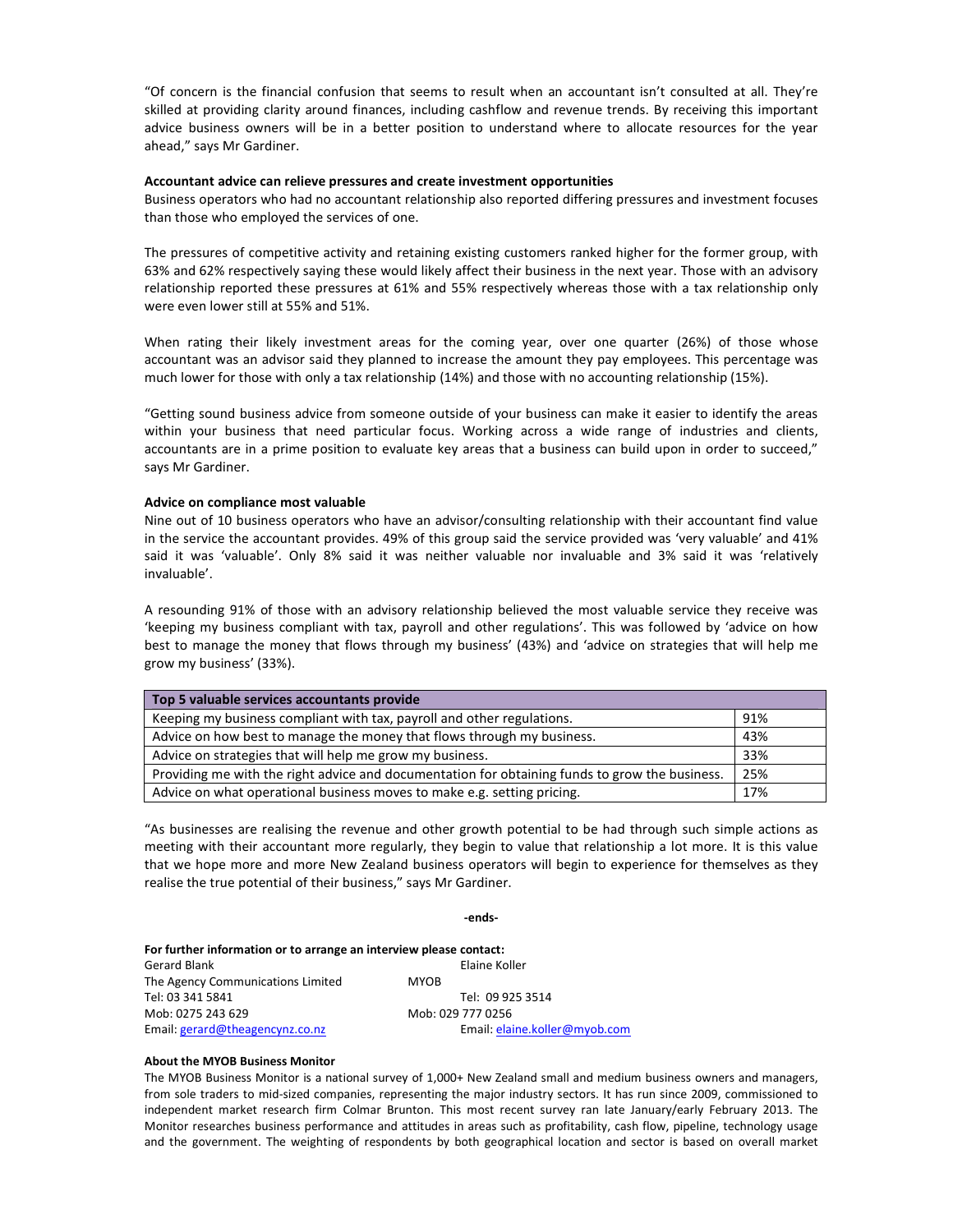proportions as established by Statistics New Zealand and is drawn from an independent survey group, which includes both MYOB clients and non-clients.

| <b>Types of Accounting Relationship</b> |                                                                                           |
|-----------------------------------------|-------------------------------------------------------------------------------------------|
| Tax Relationship                        | See the accountant mainly for tax return or GST reporting purposes, typically once or     |
|                                         | twice a year. Not general business advice. Accountant does not know the 'ins and          |
|                                         | outs' of the business very well but knows what they need for tax purposes.                |
| Advisor/Consulting Relationship         | Additional to above (e.g. GST), also see the accountant for financial analysis or general |
|                                         | business advice and/or consultancy on profit strategies, financial planning, general      |
|                                         | business planning and guidance, etc. An on-going relationship, accountant keeps           |
|                                         | regular contact and knows the business well.                                              |
| No Accountant Relationship              | I don't have a regular accountant. Either do it myself or rely on a bookkeeper.           |

Respondents were asked to define their relationship with their accountant in the following terms:

### **About MYOB**

Established in 1991, MYOB is one of New Zealand's largest business management software providers. Its 50+ products and services have been employed by over one million businesses in New Zealand and Australia. MYOB serves businesses of all ages, types and sizes, delivering solutions that simplify accounting, payroll, client management, websites and much more. With a network of more than 20,000 accountants and other professional partners, it provides the support and tools that help make business life easier. Today, MYOB is extending its solutions online and delivering innovation through cloud computing, enabling clients to make smarter connections with business partners and customers. Visit myob.co.nz/smarterconnections.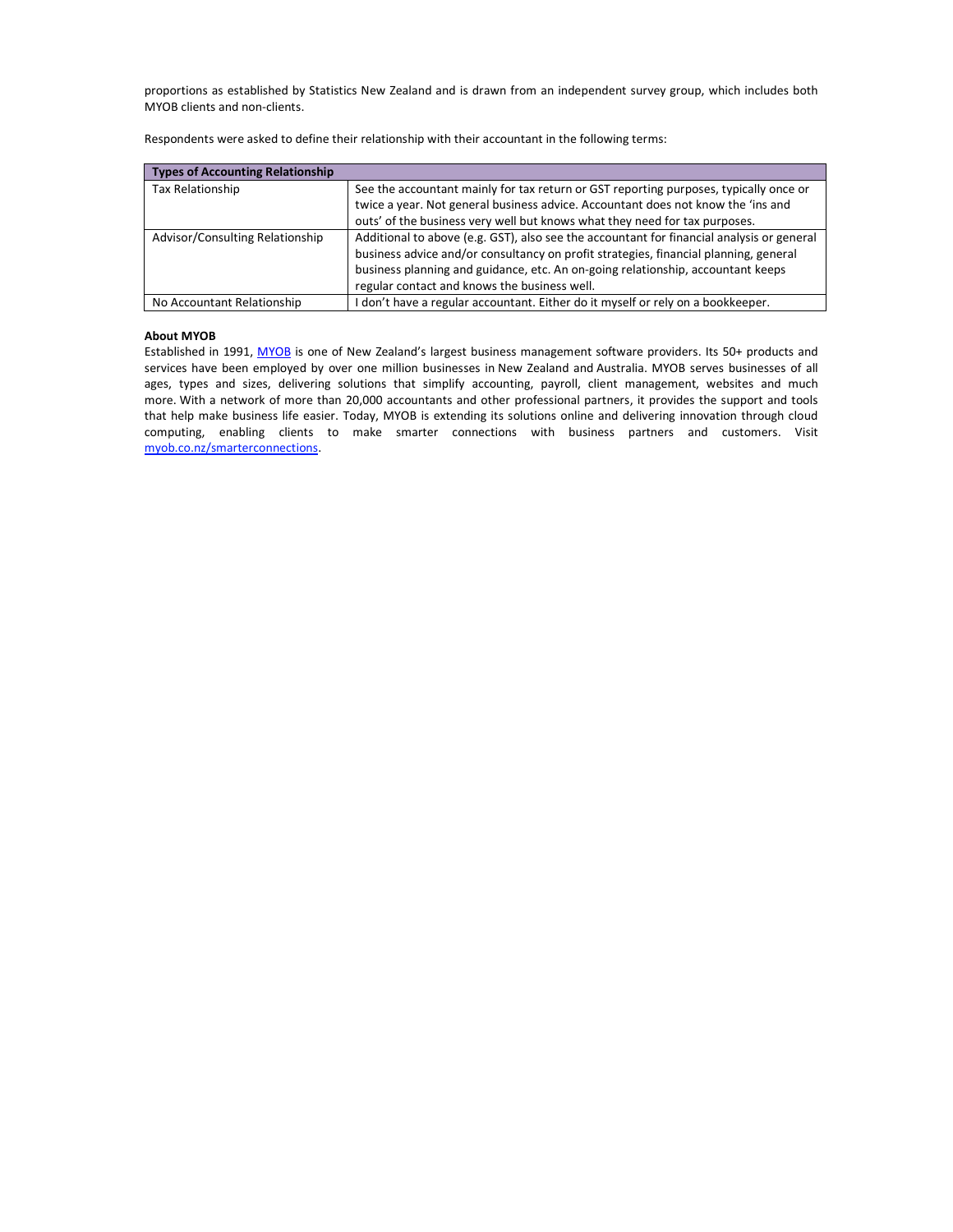

*23 April 2013*

# **Almost half of NZ SMEs have remote workers within their business**

*New Zealanders more likely to see the financial benefits than Australians* 

New research by New Zealand's largest accounting software provider, MYOB, reveals almost half the country's small and medium businesses (SMEs) now have employees who work from home or away from the office.

MYOB commissioned independent market research firm Colmar Brunton to conduct a nationally representative survey of 1,047 SMEs. 18% said their employees worked 'mainly away from the office', 28% said they worked 'partly from home and from the office' and the remainder did not have remote workers.

One key finding was that SMEs whose employees worked mostly from a location other than business premises were 43% more likely to have seen a revenue rise in the past year than those without remote workers. They were 21% less likely to see a revenue fall.

The survey also highlighted that while fewer New Zealand businesses have teleworkers than Australian businesses, where 57% support the practice, they were more likely to see the financial benefits. Australian businesses with teleworkers were only 24% more likely to see revenue rise in the past year.

MYOB General Manager, Business Division, James Scollay says, "The link between teleworking and improved business results is clear in MYOB's research. SMEs whose employees worked remotely most or all of the time were 43% more likely to experience a revenue rise in the past year. 40% experienced a rise, compared to 28% whose staff only worked from the office.

"When looking at businesses whose revenue fell, 29% of the SMEs without teleworkers saw a fall, versus 23% of those whose staff teleworked most of the time. These trends speak volumes as to why empowering employees to work outside the traditional confines of an office is becoming increasingly prevalent. Businesses are realising the bottom line benefits and rewards from more engaged employees."

## **Business advantages**

Key benefits experienced by the 46% of SMEs whose staff telework include improved employee satisfaction and IT performance, travel savings and increased productivity.

| Key business benefits of teleworking            |     |
|-------------------------------------------------|-----|
| Employees are more productive                   | 27% |
| Travel costs have been reduced                  | 26% |
| Employees are happier                           | 24% |
| Overall IT performance has been improved        | 19% |
| My business's carbon footprint has been reduced | 16% |
| Business manager(s) is/are happier              | 14% |
| IT issues have been reduced                     | 14% |
| IT costs have been reduced                      | 13% |
| I can hire employees living in any location/s   | 13% |
| Premises rental costs have been reduced         | 9%  |
| The number of employee sick days has dropped    | 5%  |
| I can attract higher quality staff              | 5%  |
| Other                                           | 15% |

Mr Scollay says, "Technology is a key enabler of teleworking and nowadays you don't need to spend much money upfront to get started. There are plenty of simple free online technologies and applications available such as Skype, Dropbox and Gmail. And the cloud-enabling of new versions of more fully featured applications such as Microsoft Office 365 and MYOB AccountRight Live makes for an easy transition for working remotely."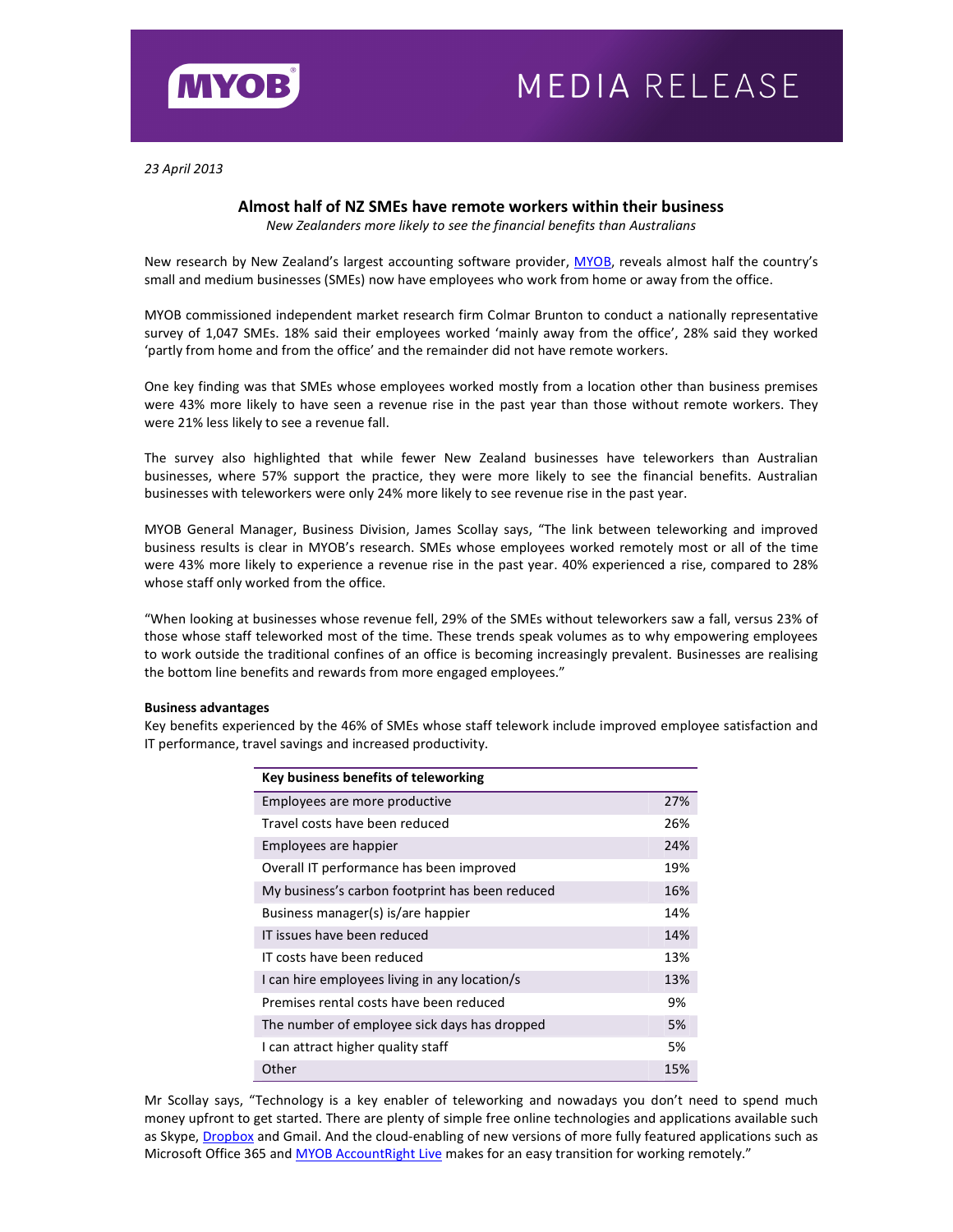## **Teleworking technologies**

Respondents whose employees worked away from the office to some extent were asked what technologies they used for teleworking. Almost three in four used email, more than three in five used laptops/computers and more than one in two used smartphones. Interestingly, fewer than one in 10 used VPN and video conferencing.

| Technologies used to assist teleworking |     |
|-----------------------------------------|-----|
| Email                                   | 74% |
| Laptop/computer                         | 61% |
| Smartphone                              | 51% |
| Instant messaging                       | 23% |
| Cloud computing services                | 17% |
| Security software / firewall            | 17% |
| Telephone conferencing                  | 13% |
| <b>VOIP</b>                             | 10% |
| VPN (virtual private network)           | 8%  |
| Router at the teleworker's premises     | 8%  |
| Video conferencing                      | 7%  |
| Other                                   | 8%  |

## **Those most likely to telework**

Delving further into the research, SME operators most likely to use teleworking include those in:

- Medium to large sized businesses (76% versus 48% in micro businesses, which were the least likely)
- Business, professional and property services and construction and trades sectors (57% versus 24% in agribusiness, forestry and fishing)
- Start-up businesses (55% versus 43% of established businesses)
- Metropolitan based businesses (52% versus 29% of their rural counterparts)
- Auckland (53% versus 46% in Christchurch).

For MYOB product information, research results, business tips, discussions, customer service and more visit the MYOB Business Monitor webpage, The Pulse blog, MYOB LinkedIn, MYOB Facebook or MYOB YouTube.

|                                                                    | -ends-                        |  |  |  |  |
|--------------------------------------------------------------------|-------------------------------|--|--|--|--|
| For further information or to arrange an interview please contact: |                               |  |  |  |  |
| Gerard Blank                                                       | Elaine Koller                 |  |  |  |  |
| The Agency Communications Limited                                  | <b>MYOB</b>                   |  |  |  |  |
| Tel: 03 341 5841                                                   | Tel: 09 925 3514              |  |  |  |  |
| Mob: 0275 243 629                                                  | Mob: 029 777 0256             |  |  |  |  |
| Email: gerard@theagencynz.co.nz                                    | Email: elaine.koller@myob.com |  |  |  |  |

### **About the MYOB Business Monitor**

The MYOB Business Monitor is a national survey of 1,000+ New Zealand small and medium business owners and managers, from sole traders to mid-sized companies, representing the major industry sectors. It has run since 2009, commissioned to independent market research firm Colmar Brunton. This most recent survey ran late January/early February 2013. The Monitor researches business performance and attitudes in areas such as profitability, cash flow, pipeline, technology usage and the government. The weighting of respondents by both geographical location and sector is based on overall market proportions as established by Statistics New Zealand and is drawn from an independent survey group, which includes both MYOB clients and non-clients.

### **About MYOB**

Established in 1991, MYOB is one of New Zealand's largest business management software providers. Its 50+ products and services have been employed by over one million businesses in New Zealand and Australia. MYOB serves businesses of all ages, types and sizes, delivering solutions that simplify accounting, payroll, client management, websites and much more. With a network of more than 20,000 accountants and other professional partners, it provides the support and tools that help make business life easier. Today, MYOB is extending its solutions online and delivering innovation through cloud computing, enabling clients to make smarter connections with business partners and customers. Visit myob.co.nz/smarterconnections.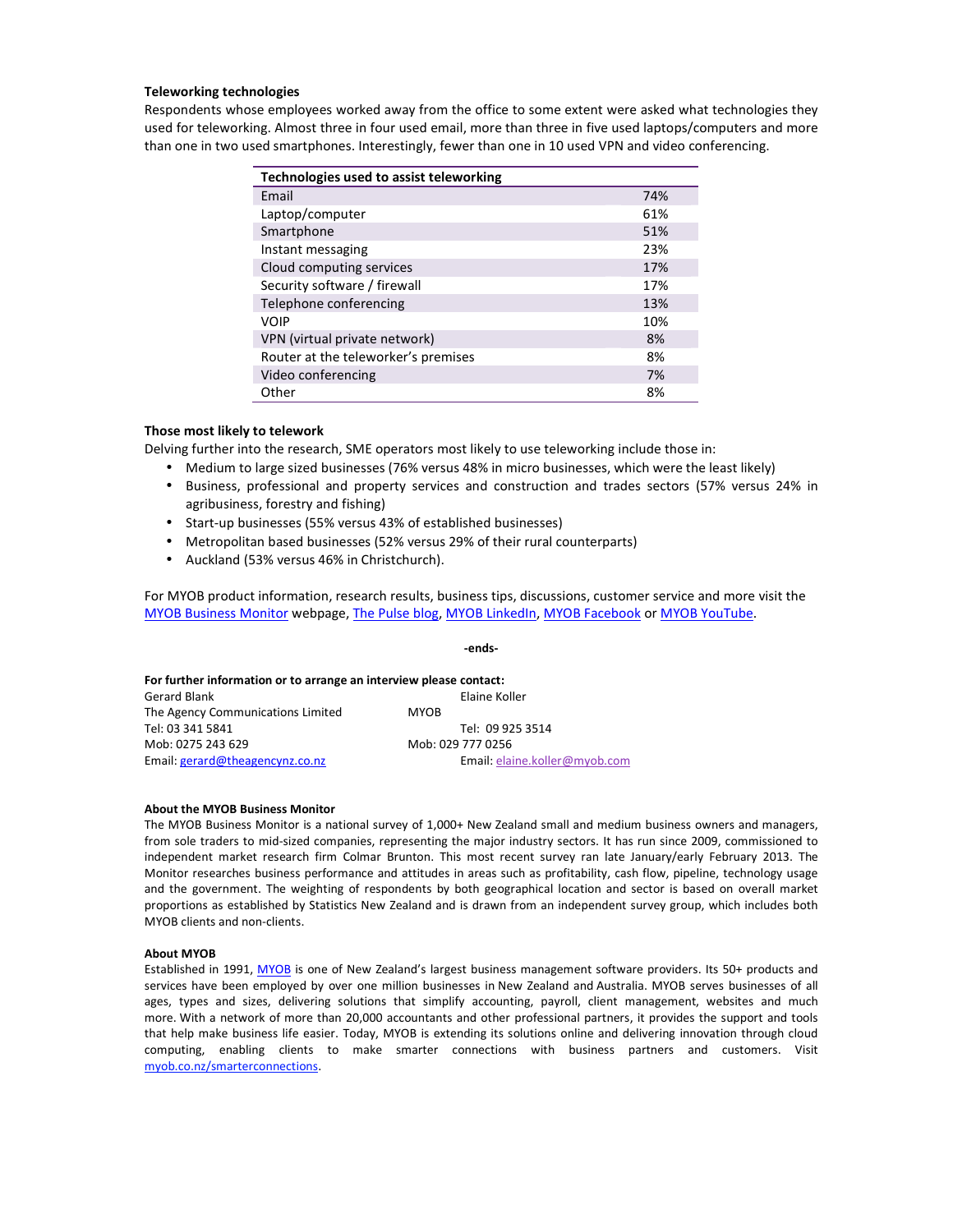

# MEDIA RELEASE

*12 May 2013* 

# **Growing number of businesses owned and operated by women**

New Zealand currently has more women than ever in business and they are having a significant impact on the economy — earning more and employing more staff.

According to the latest MYOB Business Monitor, a survey of over 1,000+ SMEs, 41% of small and medium businesses in New Zealand are owned and operated by women.

MYOB national manager, enterprise division, Allison Fairkettle, says although females are still outnumbered by men in terms of business ownership, the increase of women in business is incredibly positive.

"Three years ago, only 37% of SMEs were owned by women, so it's great to see that a growing number of women are running their own businesses.

"Not only are they paving the way for more females to do the same but they are also having a positive impact on the wider economy," says Mrs Fairkettle.

The Business Monitor highlighted that on average, females employ more staff than males — 33% of females have one or more employees, while only 29% of males do the same.

"This is fantastic news for local job seekers," says Mrs Fairkettle. "Although numbers have been rising recently, New Zealand's current job market can benefit from more women in business who, according to our survey, are more likely to employ staff."

Examining where women choose to run their businesses, the Business Monitor revealed that rural New Zealand has a strong appeal for women, with 25% of females in business working in rural areas compared to only 19% of male business operators.

Due to the rebuild, Christchurch has become the engine room of the country's economy and is the main centre with the smallest gender gap for SME operators.

"41% of Christchurch SMEs are owned and operated by females, compared to 39% in Auckland and 37% in Wellington.

"Last year, the Business Monitor revealed that businesswomen in Christchurch were disproportionately affected by the earthquakes reporting a higher revenue loss than males and lower levels of optimism.

"Despite the challenges of the earthquakes, its great to see so many women in Christchurch still owning, running and starting new businesses," says Mrs Fairkettle.

Some regional areas show even stronger representation of women in business, with 57% of businesses in the Waikato owned by women, 51% in Northland, and 50% in the Bay of Plenty. In Manawatu-Wanganui, however, just 19% of SMEs are owned by women.

In addition to a growing representation of women among business owners, the Business Monitor highlighted that women are now earning just as much, if not more, than men in business.

A higher number of women are reporting higher revenue gains in the Business Monitor (33%) than men (31%), while fewer are reporting losses (25% of women in business compared to 29% of men).

"The Monitor also indicates that a higher percentage of businesses operated by females earn more than \$200,000 a year," says Mrs Fairkettle.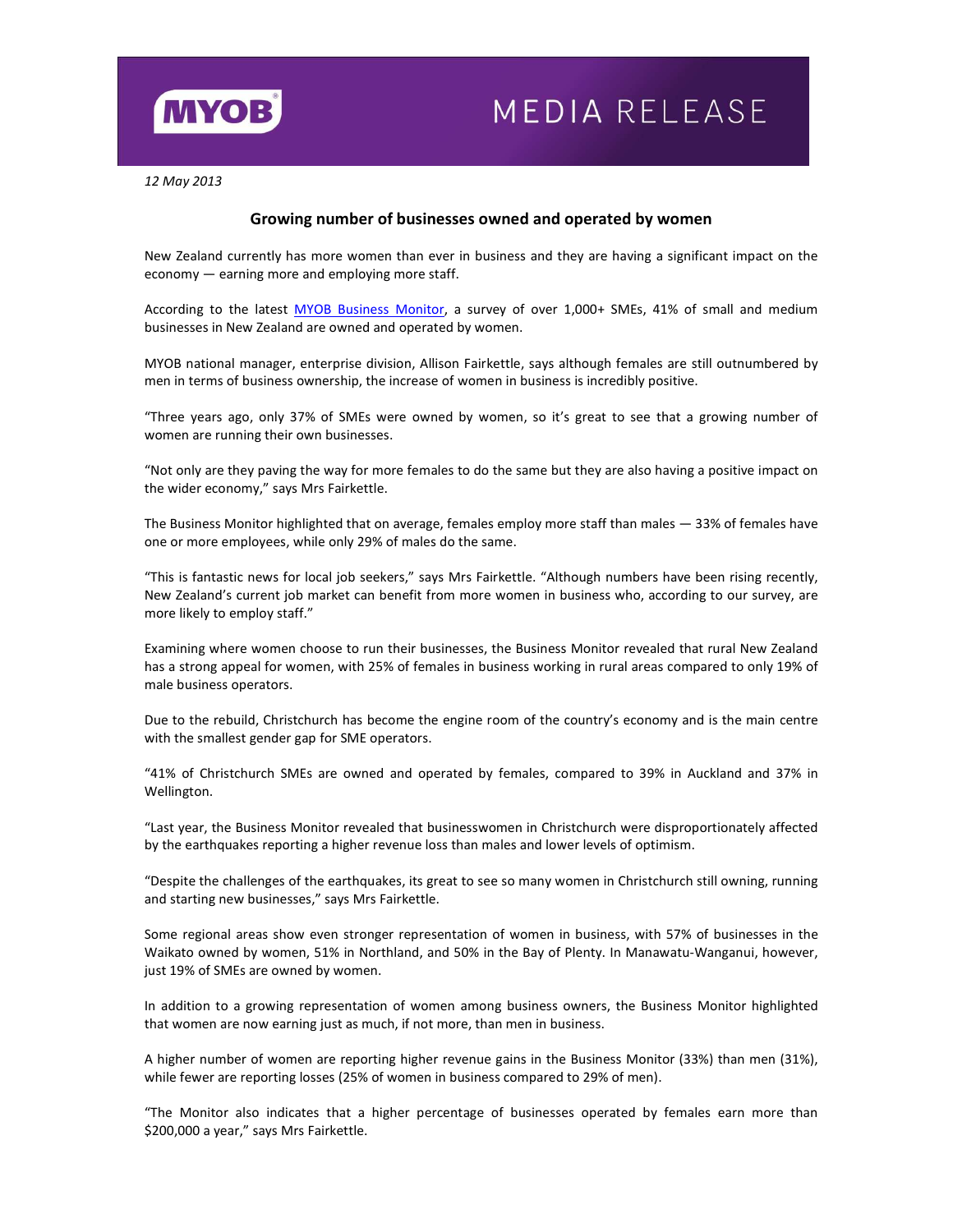"This is despite the fact that on average female business owners work 5.5 hours a week less than males – an indication perhaps that women are finding ways to work smarter in their business.

"Overall, it's inspiring to see that more women are establishing their own highly successful businesses and that they are having a positive impact on the local economy by doing so."

|                                                                    | -ends-                        |  |  |  |
|--------------------------------------------------------------------|-------------------------------|--|--|--|
| For further information or to arrange an interview please contact: |                               |  |  |  |
| Gerard Blank                                                       | Elaine Koller                 |  |  |  |
| The Agency Communications Limited                                  | <b>MYOB</b>                   |  |  |  |
| Tel: 03 341 5841                                                   | Tel: 09 925 3514              |  |  |  |
| Mob: 0275 243 629                                                  | Mob: 029 777 0256             |  |  |  |
| Email: gerard@theagencynz.co.nz                                    | Email: elaine.koller@myob.com |  |  |  |

### **About the MYOB Business Monitor**

The MYOB Business Monitor is a national survey of 1,000+ New Zealand small and medium business owners and managers, from sole traders to mid-sized companies, representing the major industry sectors. It has run since 2009, commissioned to independent market research firm Colmar Brunton. This most recent survey ran late January/early February 2013. The Monitor researches business performance and attitudes in areas such as profitability, cash flow, pipeline, technology usage and the government. The weighting of respondents by both geographical location and sector is based on overall market proportions as established by Statistics New Zealand and is drawn from an independent survey group, which includes both MYOB clients and non-clients.

#### **About MYOB**

Established in 1991, MYOB is one of New Zealand's largest business management software providers. Its 50+ products and services have been employed by over one million businesses in New Zealand and Australia. MYOB serves businesses of all ages, types and sizes, delivering solutions that simplify accounting, payroll, client management, websites and much more. With a network of more than 20,000 accountants and other professional partners, it provides the support and tools that help make business life easier. Today, MYOB is extending its solutions online and delivering innovation through cloud computing, enabling clients to make smarter connections with business partners and customers. Visit myob.co.nz/smarterconnections.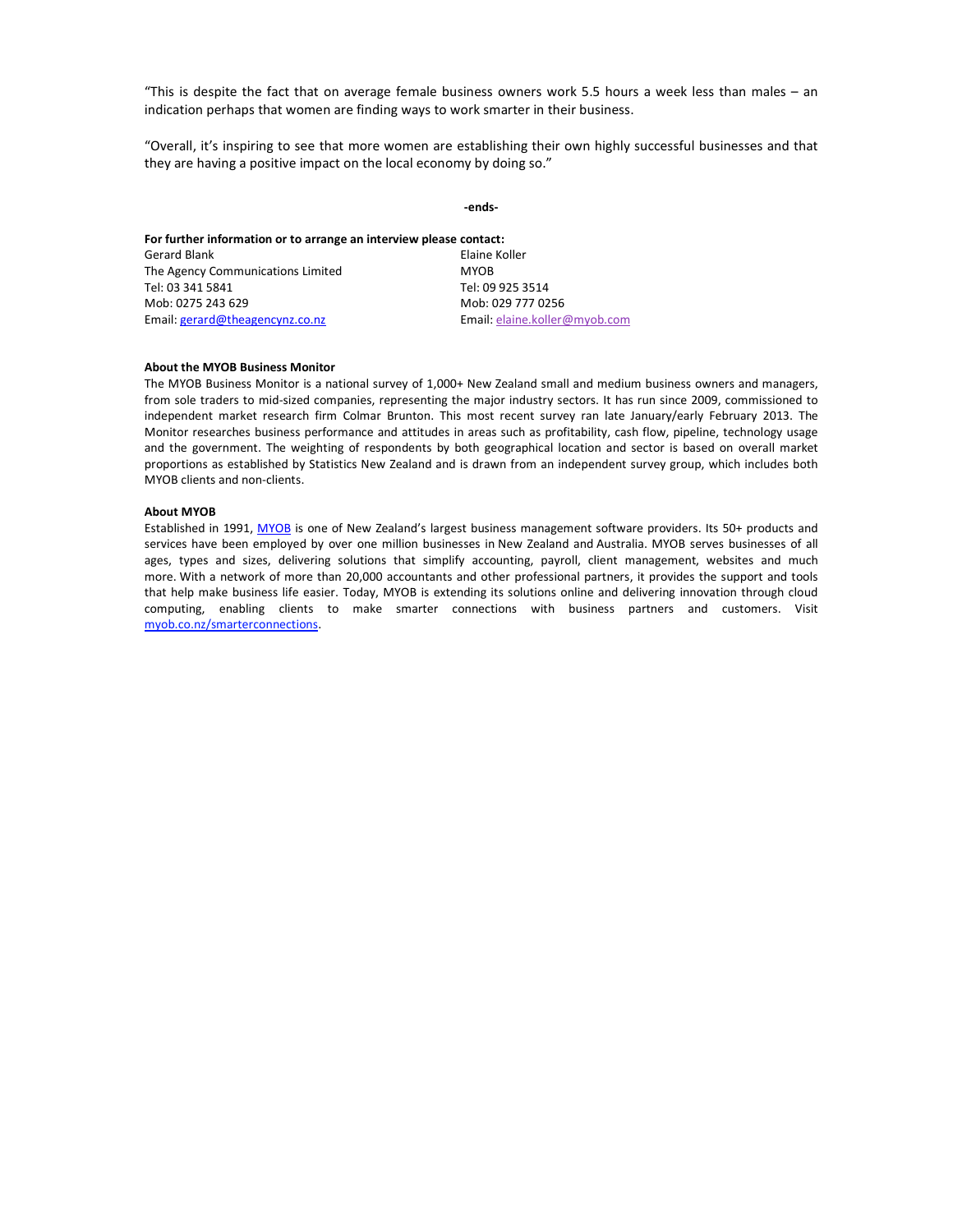

*13th May 2013*

# **BUDGET: SMEs CALL ON GOVT TO FUND INNOVATION AND SKILLS TRAINING**

New Zealand's small and medium businesses (SMEs) want more emphasis on research and development (R&D) funding, and increased spending on skills and training in this week's budget, according to the latest MYOB Business Monitor research.

The survey of 1,047 SMEs conducted by independent market research firm Colmar Brunton highlighted that 71% of SME operators want to see the Government increase funding for skills and training. A further 50% of the business operators support the reintroduction of R&D credits.

MYOB New Zealand executive director Scott Gardiner says local SMEs want to see the Government targeting areas that will underpin increased productivity.

"The Government has the potential to make a real difference to the growth and development of New Zealand businesses in this Budget by focusing on the areas SMEs have identified as crucial for growth," he says.

"The SME community wants to see the Government devote more funding to innovation and the development of the workforce – both of which have the potential to transform the economy."

While businesses would welcome a targeted approach to stimulating productivity and growth in the 2013 budget, they are also happy to see the Government renew its commitment to balancing the books. More than half of New Zealand's SMEs (55%) would support even further cuts to Government expenditure.

"The SME community favours the Government's focus on taking steps to return to surplus and bring down debt, so they will welcome the prudent approach National has signalled in the lead up to this week's budget," says Scott Gardiner.

Reducing Government expenditure in this year's budget is particularly popular among women in business (56% in support), mid-sized business owners with more than 20 employees (76%) and business owners in Christchurch (59%). Business owners in Wellington are most strongly opposed to budget cuts (26% opposed).

Despite public support for the policy in a recent poll, the SME community would likely approve of the Government's determination to block any increase in paid parental leave because of its impact on the budget. The proposal to increase paid parental leave from 14 to 26 weeks is unpopular with SME business owners, with 45% opposed and 22% in support.

Although unlikely to feature in the budget, the SME community would also like to see the Government rein in Local Government powers. According to the MYOB Business Monitor, 48% of SME operators would like to see the Government limit the scope of Council's responsibilities to core services.

"The SME community really favours a balanced approach from the Government for Budget 2013," says Scott Gardiner.

"They would welcome further investment in the skills and technology that will help support economic growth. At the same time they would prefer the Government take a close look at any policies that will not only increase their costs but also potentially those of the business community."

For MYOB product information, research results, business tips, discussions, customer service and more visit the MYOB Business Monitor webpage, The Pulse blog, MYOB LinkedIn, MYOB Facebook or MYOB YouTube.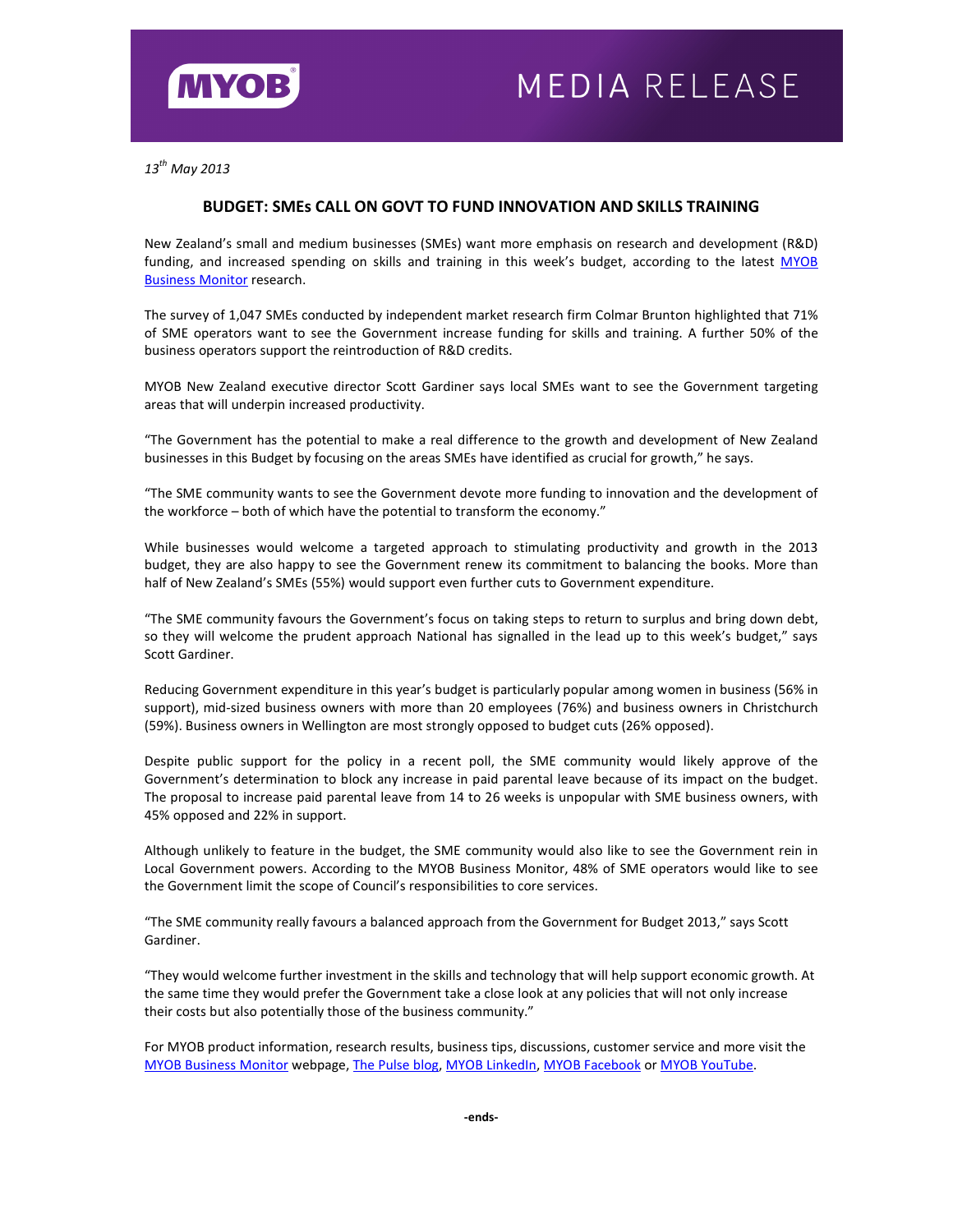**For further information or to arrange an interview please contact:** 

Gerard Blank **Elaine Koller** The Agency Communications Limited MYOB Tel: 03 341 5841 Tel: 09 925 3514 Mob: 0275 243 629 Mob: 029 777 0256 Email: gerard@theagencynz.co.nz Email: elaine.koller@myob.com

## **About the MYOB Business Monitor**

The MYOB Business Monitor is a national survey of 1,000+ New Zealand small and medium business owners and managers, from sole traders to mid-sized companies, representing the major industry sectors. It has run since 2009, commissioned to independent market research firm Colmar Brunton. This most recent survey ran late January/early February 2013. The Monitor researches business performance and attitudes in areas such as profitability, cash flow, pipeline, technology usage and the government. The weighting of respondents by both geographical location and sector is based on overall market proportions as established by Statistics New Zealand and is drawn from an independent survey group, which includes both MYOB clients and non-clients.

#### **About MYOB**

Established in 1991, MYOB is one of New Zealand's largest business management software providers. Its 50+ products and services have been employed by over one million businesses in New Zealand and Australia. MYOB serves businesses of all ages, types and sizes, delivering solutions that simplify accounting, payroll, client management, websites and much more. With a network of more than 20,000 accountants and other professional partners, it provides the support and tools that help make business life easier. Today, MYOB is extending its solutions online and delivering innovation through cloud computing, enabling clients to make smarter connections with business partners and customers. Visit myob.co.nz/smarterconnections.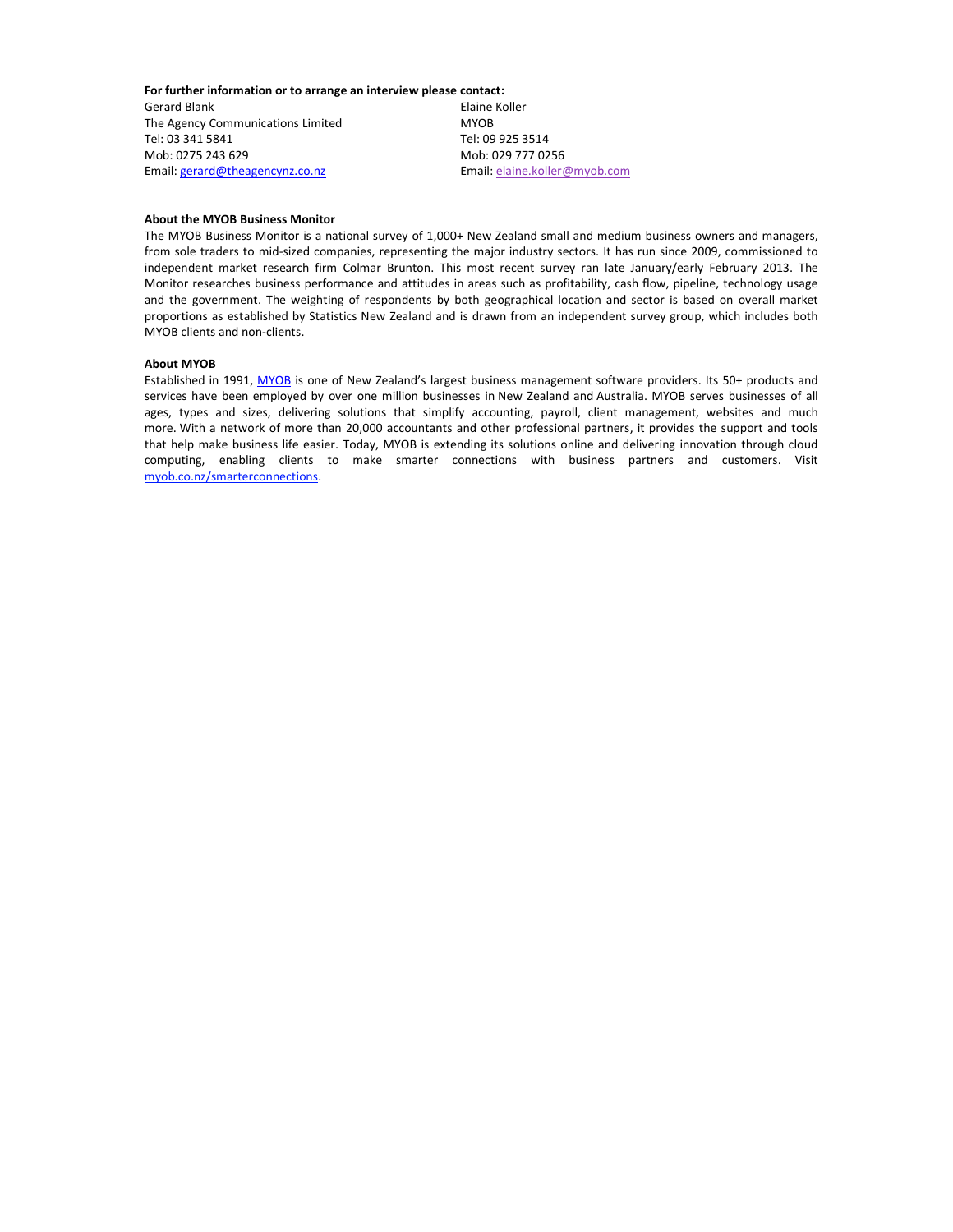

# MEDIA RELEASE

*24 June 2013* 

# **TOO MANY NZ SMES MISSING OUT ON BENEFITS OF THE DIGITAL ECONOMY**

- *SMEs using internet technology more likely to see rise in revenue*
- *Only 16% of NZ businesses using cloud computing*

Local businesses are unknowingly missing out on the breadth of opportunities offered by the digital economy, according to new research into New Zealand SME's online technology usage. With the findings also clearly highlighting the breadth of opportunities it offers, MYOB is calling for vastly improved government education and support for the business community.

According to the latest MYOB Business Monitor, a survey of 1,000+ SMEs with anywhere between 0-200 employees, only 16% of New Zealand businesses used cloud computing and only 34% of SMEs operated a business website.

MYOB New Zealand general manager – business division, James Scollay, says there is tremendous scope for SMEs to increase revenue, strengthen customer relationships and improve productivity through using online technologies.

"There is an immense need in this country for government and business leaders to work together with our business community to share knowledge about the benefits of embracing online tools. And it must happen now. Even the simplest tips can make the world of difference to a business and every business is important – they provide the livelihood for hundreds of thousands of local families and contribute greatly to the domestic economy," he says.

"Our research found that business owners using cloud technology say it enhances their data security and improves their productivity, while those with a website earn more, sell more and have better relationships with their clients. Activities such as building an online presence, enabling teleworkers, using online accounting software, building a social media presence and so on really should be easy to implement for businesses of all shapes and sizes.

"The majority of local businesses are missing out on these benefits. Clearly we need to think about how to better support business operators in taking up these technologies."

### **Tech-savvy businesses doing better**

According to the MYOB Business Monitor, which was commissioned to Colmar Brunton, businesses using internet technology are much more likely to report a rise in annual revenue than non-users. They are also more optimistic about their own performance and that of the wider economy.

"SMEs that have a business website are almost 10% more likely to have reported a revenue increase in the last year than those without, while those that have embraced cloud computing are 16% more likely to have seen a rise. Both groups are anticipating further revenue increases throughout 2013. This is the sort of knowledge that local business operators will benefit from when working on their growth plans," says Mr Scollay.

"Interestingly, businesses using the cloud are also more likely to be investing in growth strategies and expanding their range of products and services. At MYOB, we've experienced firsthand the benefits of cloud technology and around one third of our new product registrations are for cloud based solutions.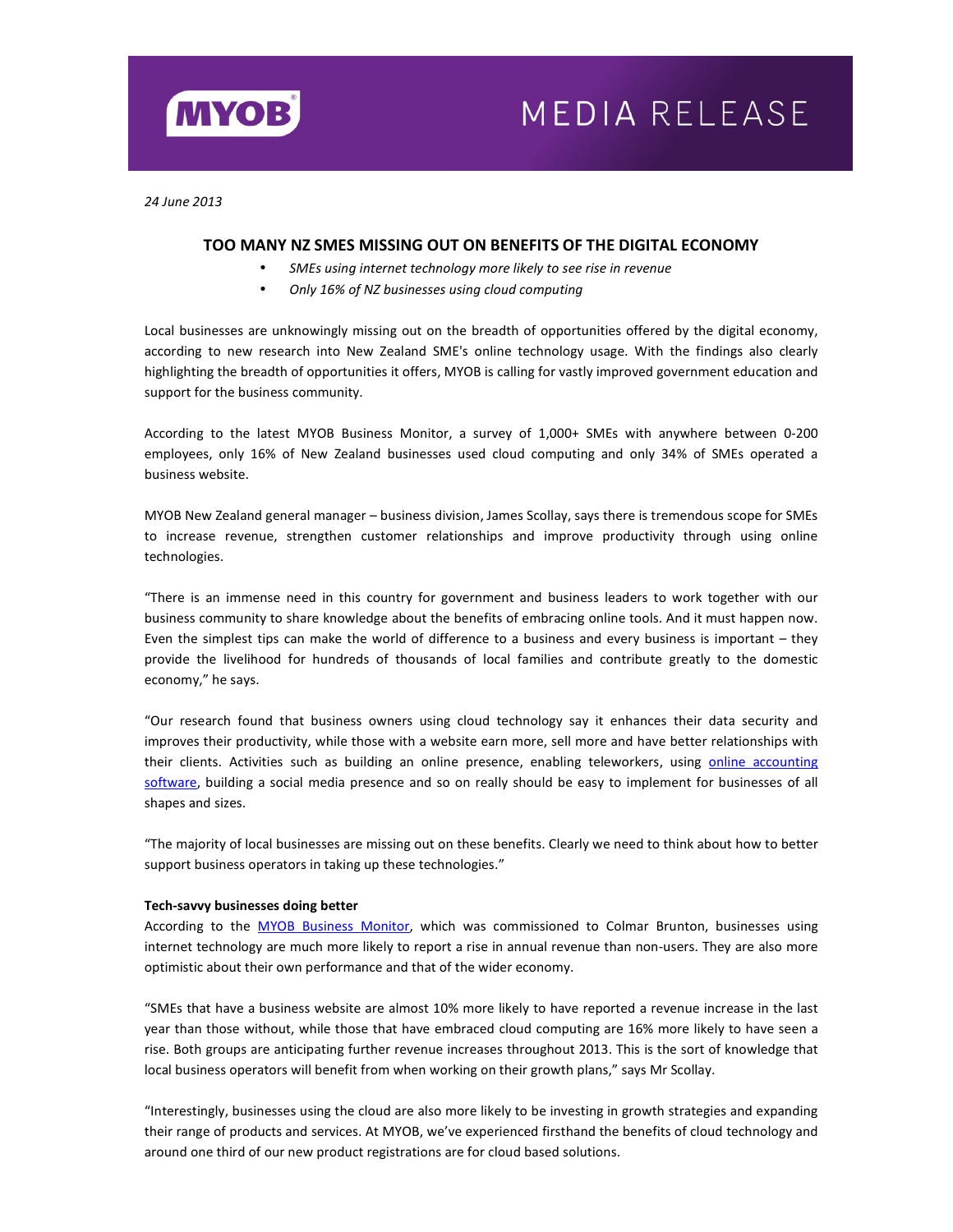"I believe this technology offers SMEs a transformative advantage – making it easier to work whenever and wherever they want, as well as share and collaborate more effectively."

# **The power of the cloud**

Internet usage among consumers is well established, with 86% of New Zealanders using the internet daily<sup>1</sup> and 80% searching online before buying a product or service<sup>2</sup>.

"This really highlights the stark difference between businesses' adoption of the internet and the demands of their customers," says Mr Scollay.

"Although online technology is ubiquitous in the workplace, the Business Monitor research suggests SMEs are still uncertain about the cloud. More work needs to be done in ensuring owners and managers understand the specific gains to be had from embracing cloud innovation and exactly how the technology will help produce improved business results."

According to the MYOB Business Monitor, the top five reasons why SMEs use cloud computing are:

- 1. Ability to work from whatever locations they want, or need, to work from (68%)
- 2. Data is better protected and safer online rather than on their own server (49%)
- 3. Enables one or more staff members to work remotely (42%)
- 4. Enables accounting software to receive direct feeds of bank transactions (36%)
- 5. Enables employees and the business owner/manager to be more productive (29%)

"The cloud provides a highly secure means of storing and sharing data, and supports improved productivity. It also allows business teams the freedom to work from locations other than the office. Given that our research has found businesses with remote workers are more productive and profitable, this is a significant benefit," says Mr Scollay.

The Business Monitor found SMEs with remote workers were 43% more likely to see a revenue rise in the past year.

# **Why SMEs resist cloud technology**

Despite the growing range of cloud computing options available for business, New Zealand SMEs remained unsure of the technology. 84% of the country's businesses were either still not using it or unsure if they were using it.

SMEs said the top three reasons for not implementing cloud computing were:

- **1.** Not knowing enough to make the right business decisions about it (33%)
- **2.** Not tech-savvy enough and don't feel confident about starting to look at it for their business (22%)
- **3.** Unsure of data safety when using overseas servers (19%)

"It is clear that business owners and managers do not feel confident enough to take up the technology, with over half needing more support or information to make the change," Mr Scollay says.

"Understandably, the issue of security is top of mind for many local business operators. In reality, the systems and processes available from leading cloud providers are likely to be significantly more secure than SMEs' own systems. However, a number of providers use 'quick and dirty' methods of sharing data – like the practice of 'screen-scraping' for bank feeds. This could put the credibility of the technology at risk."

 $\overline{\phantom{a}}$ 

<sup>&</sup>lt;sup>1</sup> The State of Broadband 2012, Broadband Commission

<sup>2</sup> Consumer Commerce Barometer NZ, April 2010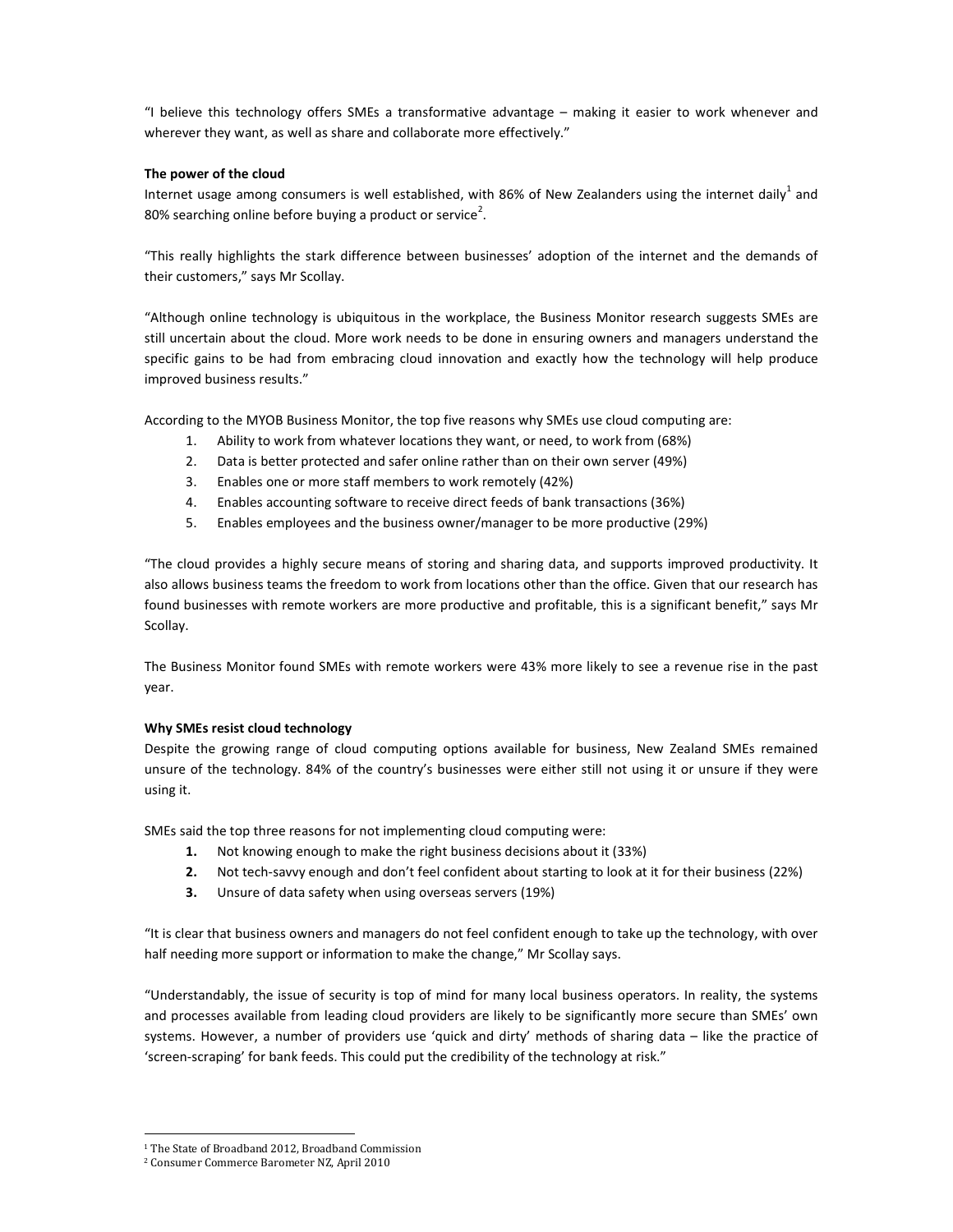## **Use of the cloud around the country**

Of the three main centres, Auckland SMEs were most likely to use the cloud (19%). However, a higher proportion of businesses in the Manawatu-Wanganui and Bay of Plenty region were using the cloud than in Auckland. 21% of the Manawatu-Wanganui businesses and 20% of Bay of Plenty businesses were doing so.

Results were not as promising in Otago and Southland, Hawkes Bay, and Waikato, with the regions posting the lowest results for cloud usage.

| Region              | % of SMEs using the | Region              | % of SMEs with a |
|---------------------|---------------------|---------------------|------------------|
|                     | cloud               |                     | website          |
| <b>Main centres</b> |                     | <b>Main centres</b> |                  |
| Auckland            | 19%                 | Auckland            | 43%              |
| Christchurch        | 17%                 | Christchurch        | 34%              |
| Wellington          | 12%                 | Wellington          | 33%              |
| <b>Regions</b>      |                     | <b>Regions</b>      |                  |
| Manawatu-Wanganui   | 21%                 | Hawkes Bay          | 36%              |
| Bay of Plenty       | 20%                 | Manawatu-Wanganui   | 28%              |
| Northland           | 19%                 | Bay of Plenty       | 32%              |
| Otago & Southland   | 16%                 | Waikato             | 26%              |
| Hawkes Bay          | 11%                 | Northland           | 25%              |
| Waikato             | 10%                 | Otago & Southland   | 20%              |

# **Business types benefiting from internet technology**

The finance and insurance sector (29%) had the largest number of SMEs that have embraced the cloud, while the transport, postal and warehousing industry (7%) had the fewest. The primary (10%) and construction and trades (10%) sectors also reported low usage of cloud technology.

"Businesses owned by the oldest generation, Traditionalists, have the lowest uptake of both the cloud and business websites, while those owned by Generation X were the most technology savvy," says Mr Scollay. "Interestingly, Generation Y are described as 'digital natives', and you would expect that they would be ahead of their older peers when it comes to use of the cloud and ownership of a business website. In reality they are behind Gen X in cloud usage and on par with their peers for using business websites."

| Age of owner           | % of SMEs using the<br>cloud | Age of owner           | % of SMEs with a<br>website |
|------------------------|------------------------------|------------------------|-----------------------------|
| <b>Generation X</b>    | 19%                          | <b>Generation X</b>    | 36%                         |
| Baby boomers           | 16%                          | Baby boomers           | 36%                         |
| <b>Generation Y</b>    | 16%                          | <b>Generation Y</b>    | 35%                         |
| <b>Traditionalists</b> | 11%                          | <b>Traditionalists</b> | 16%                         |

"Cloud computing supports improved productivity and security, while opening up a range of accessible tools for better business management and geographical freedom. Having a website increases your chances of attracting new clients, giving access to both the local and international market. Most importantly, it gives businesses a dynamic presence online – where most of their customers are shopping," says Mr Scollay.

"As part of a small economy that's geographically distant from the rest of the world, it's vitally important that local businesses look to gain every possible advantage. Few opportunities are as potentially transformational as the internet. It's clear there is still considerable scope for developers, business advisors and the government to invest more time and energy in ensuring New Zealand business operators understand all the potential benefits of this technology."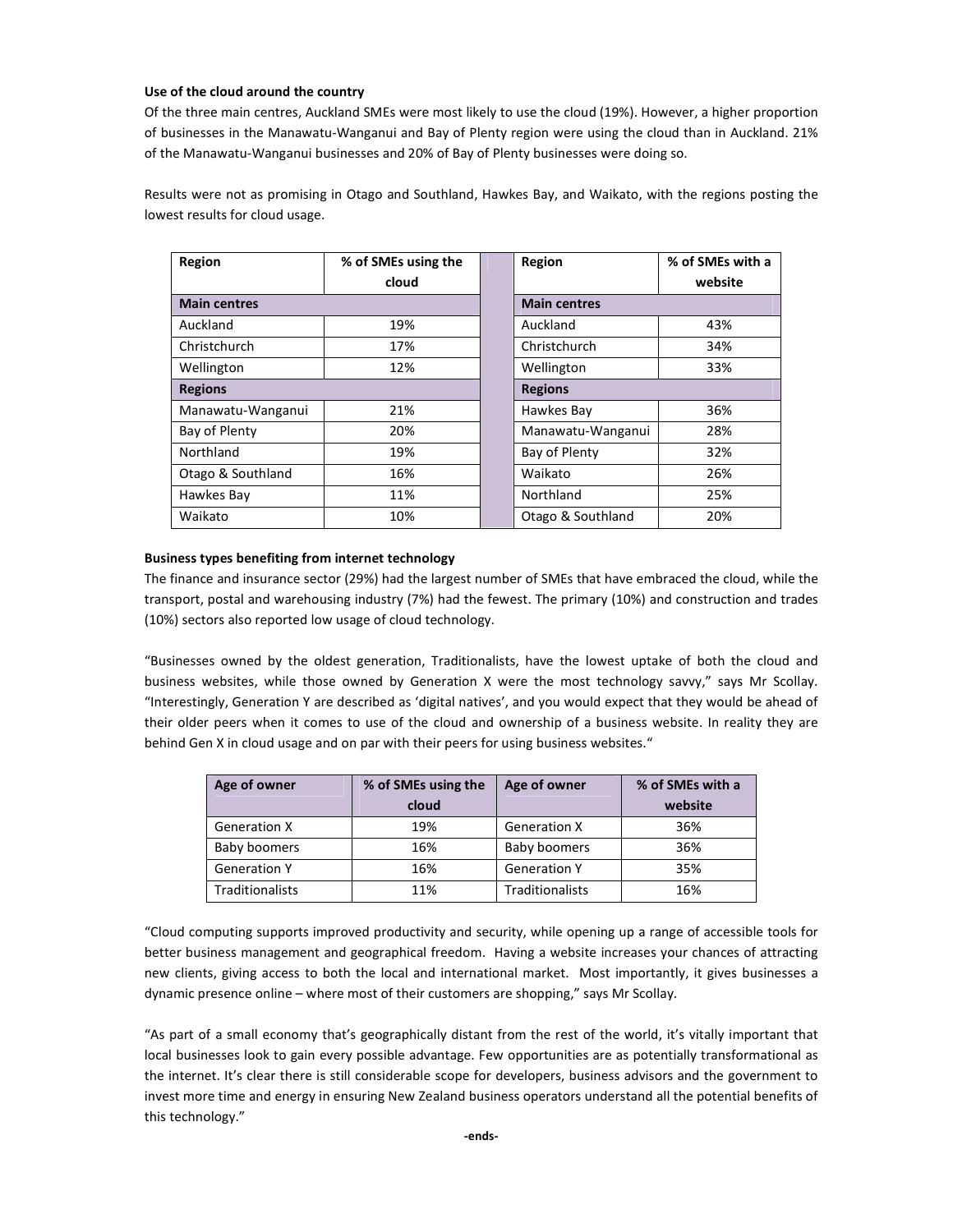**For further information or to arrange an interview please contact:** 

Gerard Blank **Elaine Koller** The Agency Communications Limited MYOB Tel: 03 341 5841 Tel: 09 925 3514 Mob: 0275 243 629 Mob: 029 777 0256 Email: gerard@theagencynz.co.nz Email: elaine.koller@myob.com

## **About the MYOB Business Monitor**

The MYOB Business Monitor is a national survey of 1,000+ New Zealand small and medium business owners and managers, from sole traders to mid-sized companies, representing the major industry sectors. It has run since 2009, commissioned to independent market research firm Colmar Brunton. This most recent survey ran late January/early February 2013. The Monitor researches business performance and attitudes in areas such as profitability, cash flow, pipeline, technology usage and the government. The weighting of respondents by size, geographical location and sector is based on overall market proportions as established by Statistics New Zealand and is drawn from an independent survey group, which includes both MYOB clients and non-clients.

#### **About MYOB**

Established in 1991, MYOB is one of New Zealand's largest business management software providers. Its 50+ products and services have been employed by over one million businesses in New Zealand and Australia. MYOB serves businesses of all ages, types and sizes, delivering solutions that simplify accounting, payroll, client management, websites and much more. With a network of more than 20,000 accountants and other professional partners, it provides the support and tools that help make business life easier. Today, MYOB is extending its solutions online and delivering innovation through cloud computing, enabling clients to make smarter connections with business partners and customers. Visit myob.co.nz/smarterconnections.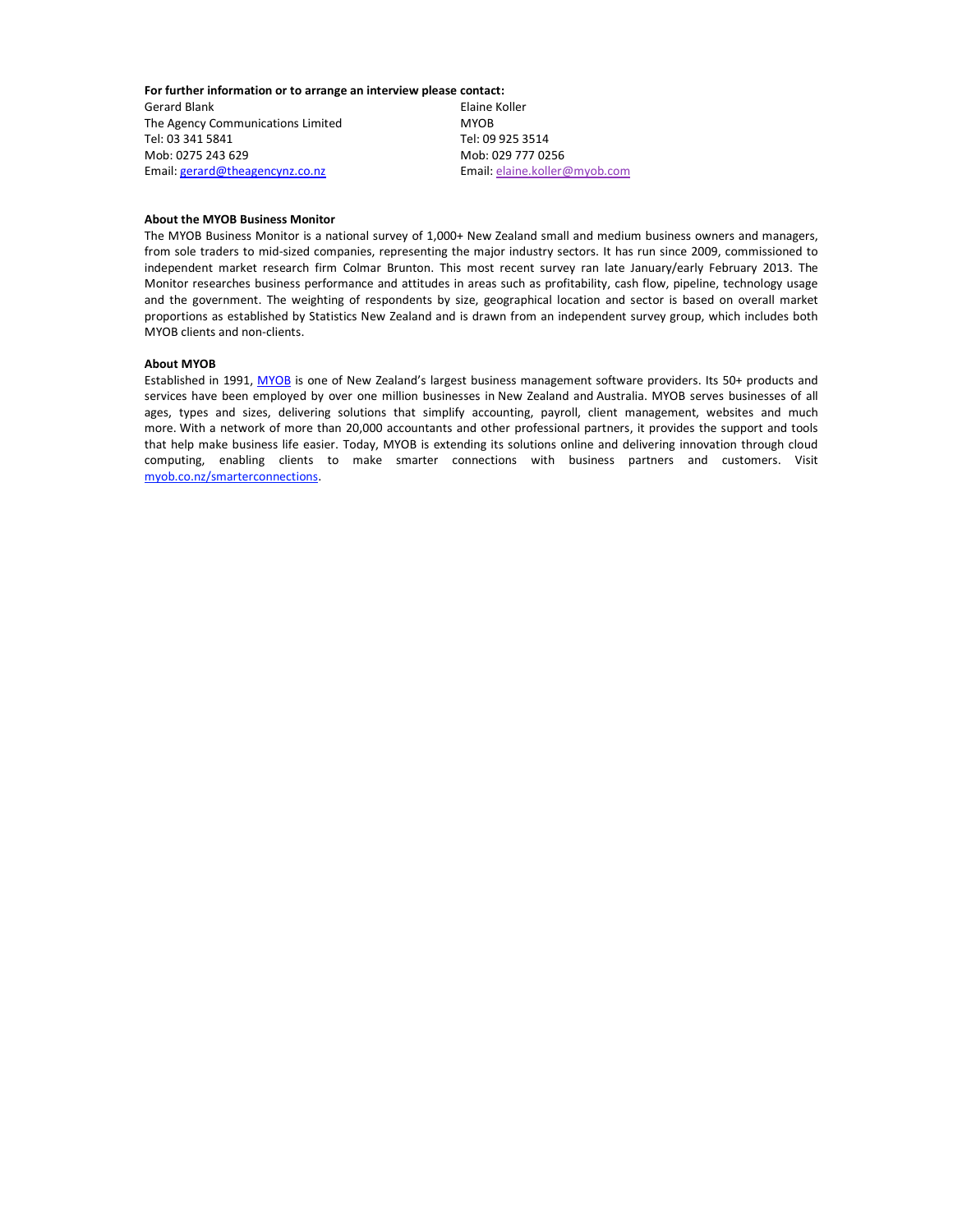

*4 July 2013* 

# **NEW ZEALAND'S START-UPS EXPECTING STRONG GROWTH THIS YEAR**

Start-ups work longer and for less financial reward than more established SMEs, yet are far more confident about their revenue performance this year, according to a special MYOB Business Monitor start-up report released today.

The report, based on the recent Business Monitor survey conducted by Colmar Brunton, compares the attitude, performance and expectations of New Zealand businesses less than two years old with that of their peers.

In the year to February 2013, start-up businesses experienced less revenue volatility than SMEs on the whole. Perhaps unsurprisingly, given their length of time in business, start-ups were significantly less likely to report a fall in annual revenue - only 12% reported this, compared to the overall SME average of 27%. Slightly fewer startups experienced revenue gains in this time, with 30% compared to 32% overall. 34% of start-ups experienced steady revenue, compared to 38% overall.

CEO Tim Reed says, "Starting a business is one of the most challenging and rewarding milestones an individual can achieve. To help new businesses succeed, it's important we understand the challenges they face, and apply greater focus to making it easier to start and build a business. We should also loudly celebrate start-up and small business success.

"New Zealand may be one of the best places in the world<sup>3</sup> to start a new business, but few new ventures succeed without a wide range of community, industry and government support."

## **Start-ups more confident about year ahead**

According to the report, start-up business owners and managers were far more confident of financial performance expectations for 2013 than their more established counterparts. 53% expected revenue to increase, compared to 41% of SMEs on average. They were also less likely to predict a fall, with just 8% forecasting this, while an average of 12% of SMEs expected revenue to be down. 31% expected steady revenue, compared to 42% of all SMEs. The remainder were not yet sure what to expect.

Start-up operators started the year strongly, with 46% reporting more work than usual for their February to April 2013 pipeline. 14% reported less than usual. Again, start-ups outperformed the whole SME group in this measure; on average, one third (33%) of SMEs reported more pipeline work and 19% reported less.

## **Attracting new customers a top pressure for start-ups**

1

Start-up business operators believe their biggest challenge over the year is attracting new customers. Nearly three quarters (71%) report this as a pressure for their operation, with over one quarter (27%) expecting this pressure to be 'quite a lot' (21%) or 'extreme' (6%).

Rising fuel prices was also a major challenge for start-ups. Pain at the pump will be significant for many, with 63% reporting this as a pressure and 33% expecting it to place quite a lot of (22%) or extreme (11%) pressure on them. Competitive activity, price margins and profitability, and cash flow all ranked equally in third place, with 60% of start-ups saying they anticipate these pressures throughout 2013.

<sup>3</sup> World Bank Doing Business 2013: Smarter Regulations for Small and Medium-Size Enterprises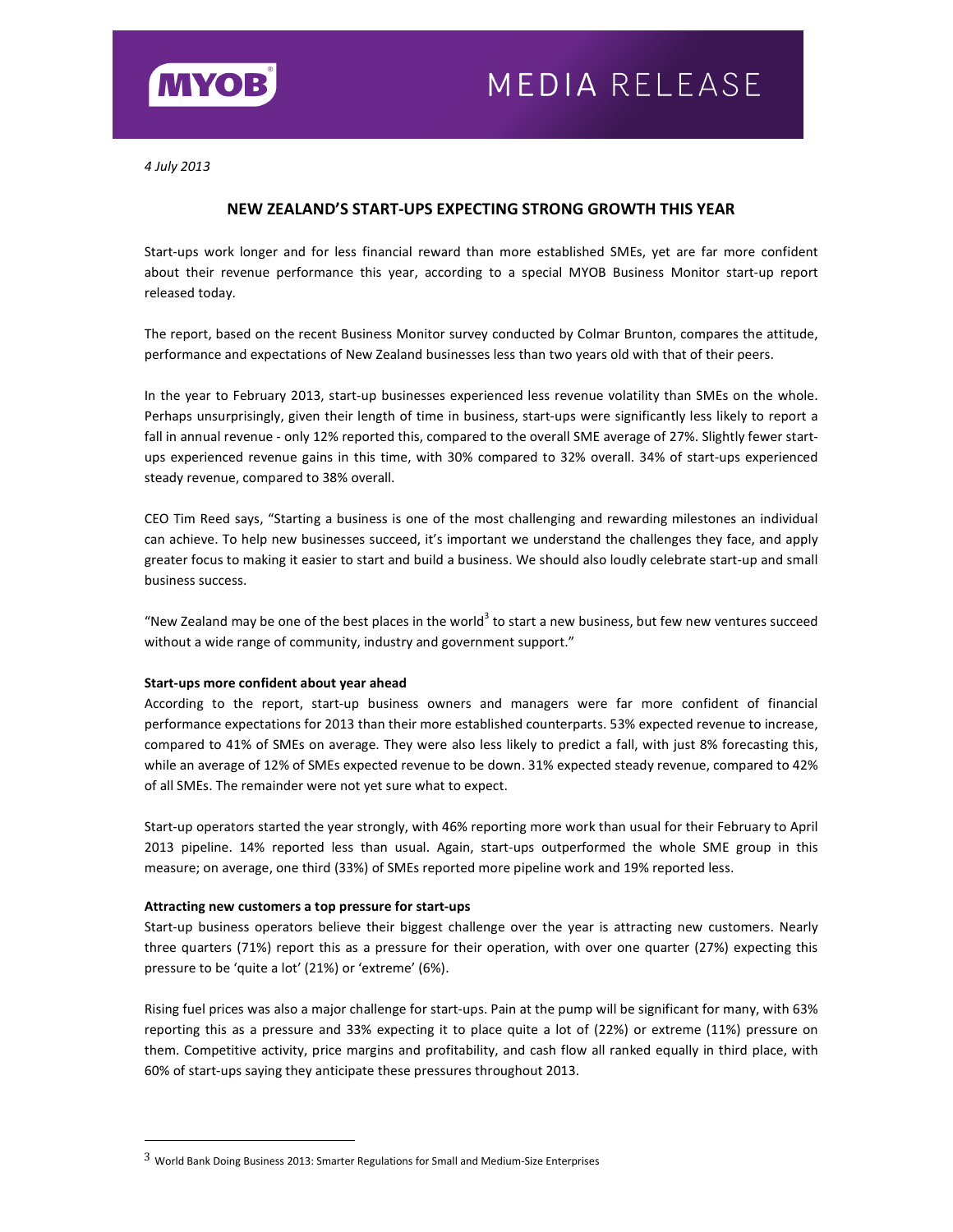Kelly Wilkings, owner and director of *For The Love of Food*, started her own catering business because she was "sick of other people getting the credit for her great work". Ms Wilkings has high hopes for her catering business, but since opening the business she's come across a few challenges.

"My biggest challenge was setting up supply chains with no prior history – I really had to break into the industry in that sense. My second challenge was maintaining confidence and knowing that I'm good enough. I've been very lucky that I have a great support system," she says.

## **New business owners work longer hours & sacrifice holidays**

Start-up respondents also reported working longer hours - their mean working week was 42.4 hours, compared to 38.3 hours for SMEs overall. More than half (54%) of start-up operators work more than 40 hours a week in their business, 38% work between 40 and 60 hours per week, and 15% work more than 60 hours per week.

Taking on a heavy workload is just one of the sacrifices new business owners tend to make. To support their investment, 58% of start-ups juggled running their new operation with another job or work outside their business. 40% had delayed investment in new equipment and technology, while more than one-quarter (26%) had postponed or cancelled sustainability measures in the business.

Highlighting further the challenges of running a business, nearly one third (31%) of start-up operators had not taken holidays since starting their business and 29% had worked extra hours in it over the last year. Having said that, they were still more likely than others to take leave – 44% of SMEs overall had not taken any holidays at all.

Keri-Anne Dilworth, owner of Dilworth Photography, started her business because she was struggling to find a job that suited her family life. Along with enjoying the rewards of being her own boss, Ms Dilworth has had to sacrifice time spent with family and friends and put off investment in equipment to support her business.

In summer, Ms Dilworth usually spends up to 45 hours per week working in the business, while in winter she only spends 10 to 15 hours. She says, "In summer I am shooting every Saturday but I try to have one weekend off a month."

MYOB CEO Tim Reed says, "At MYOB we actively support, recognise and celebrate the journey of start-ups and the contribution they make to the local economy. We urge the government and larger businesses to strengthen their focus as we look to strengthen ours."

"This community is a vital and dynamic business force for New Zealand. Many are on their way to becoming tomorrow's business leaders and influencers. Start-ups represent the next generation of employers, suppliers, innovators and investors in economic growth and development. And even though not every start-up succeeds, each plays a role in enriching the business environment, creating demand, testing ideas and supporting the livelihoods of many other New Zealanders."

For MYOB product information, research results, business tips, discussions, customer service and more visit the MYOB Business Monitor webpage, The Pulse blog, MYOB Twitter, MYOB Facebook or MYOB YouTube.

**-ends-**

**For further information or to arrange an interview please contact:**  Gerard Blank **Elaine Koller** The Agency Communications Limited MYOB Tel: 03 341 5841 Tel: 09 925 3514 Mob: 0275 243 629 Mob: 029 777 0256 Email: gerard@theagencynz.co.nz Email: elaine.koller@myob.com